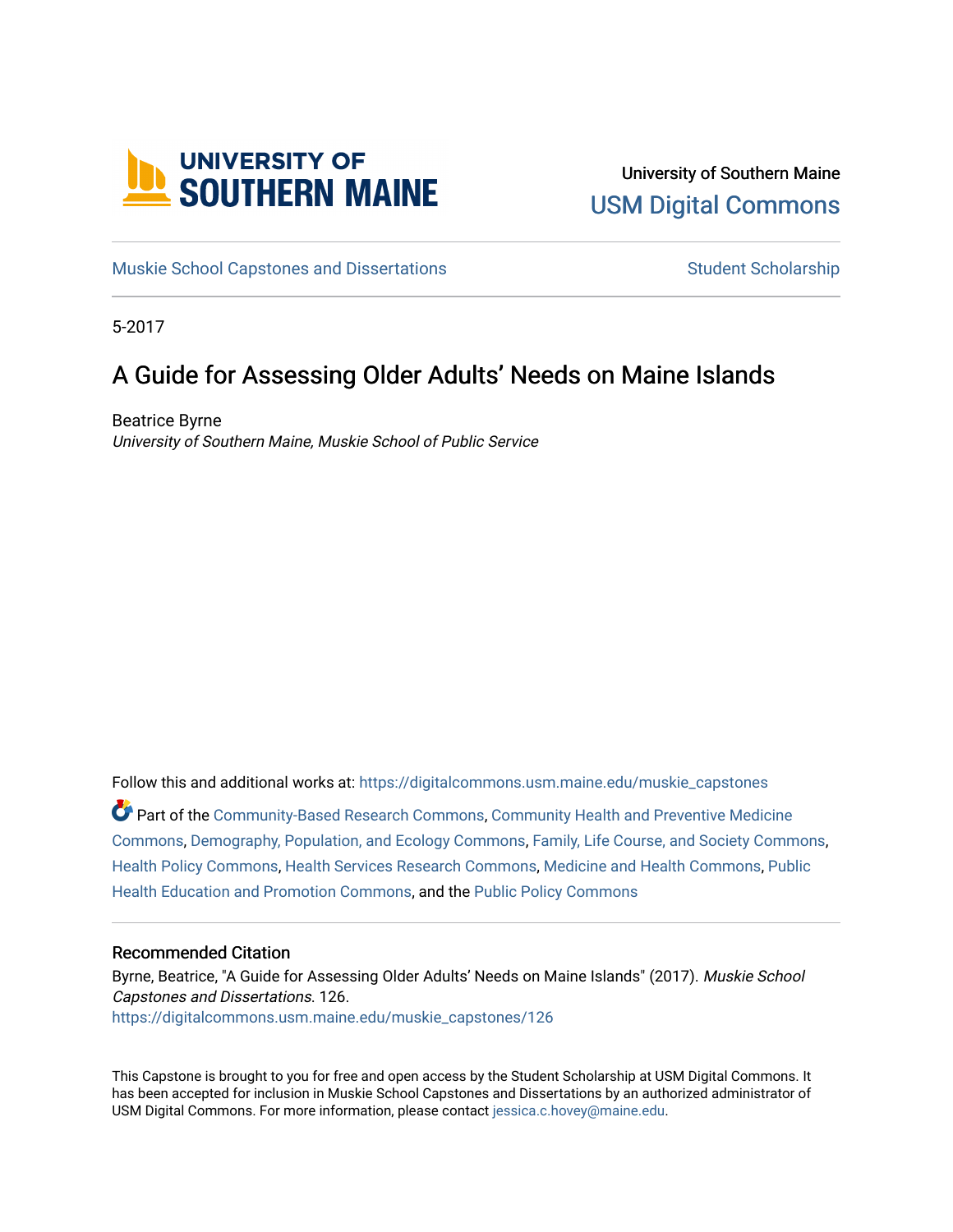# **A Guide for Assessing Older Adults' Needs on Maine Islands**

University of Southern Maine

Muskie School of Public Service Final Capstone

Prepared by: Beatrice Byrne, MPH Candidate

Capstone Advisor: Elise Bolda, PhD

Second Reader: Peggy Akers, NP

May 2017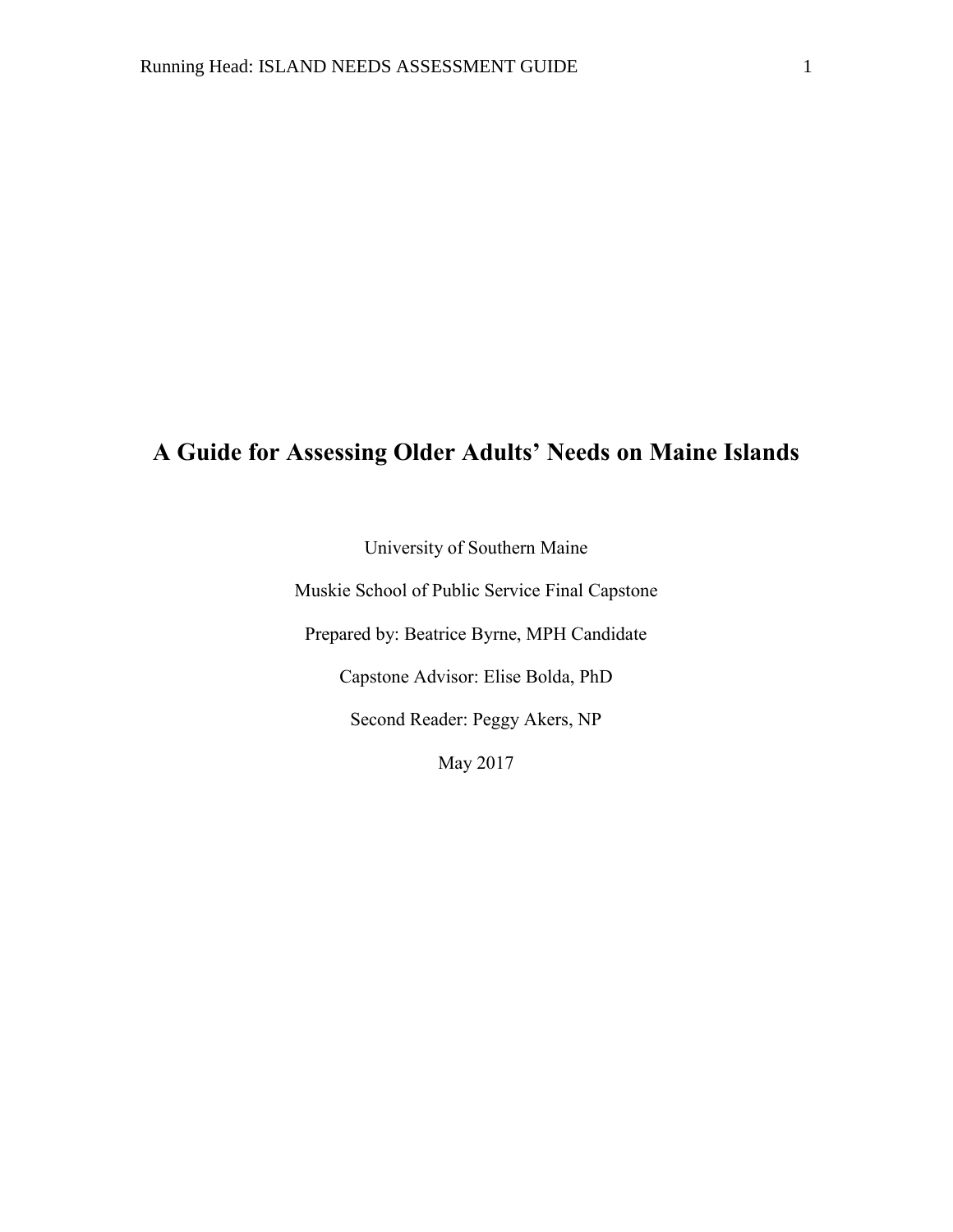#### **Executive Summary**

The populations of Maine's 15 year-round, unbridged islands are aging more rapidly than other parts of the state (Island Institute, 2015). Many of these islands do not have eldercare facilities or services, and aging islanders must choose between receiving care or aging in place on the island. This community needs assessment template was created as a modifiable guide for island community members to assess needs of older adults on islands without eldercare facilities.

Three interviews with island health leaders, one community conversation with older islanders, and one pilot test provided information about what to include in the template. None of the many existing, publicly available community health needs assessment resources met all the needs for an island needs assessment. This template is a unique creation inspired by existing resources, particularly the University of Kansas Community Toolbox (Community Toolbox, 2016), and the needs of Maine islands.

The template includes a demographic survey, guides for conducting semistructured interviews and group conversations with older adults and caregivers, a guide and worksheet for analyzing the data, a guide for assessing community resources, a guide for dissemination, and a list of additional resources. The template is purposefully nonprescriptive, keeping with island communities' propensities for independence and selfsufficiency. It is also relatively brief, reducing instructions to one page, incorporating health literacy best practices, and promoting autonomy while still providing a structure to complete a thorough needs assessment.

This template may help Maine island communities identify older adults' needs and island resources, in order to allow older adults to age in the island communities.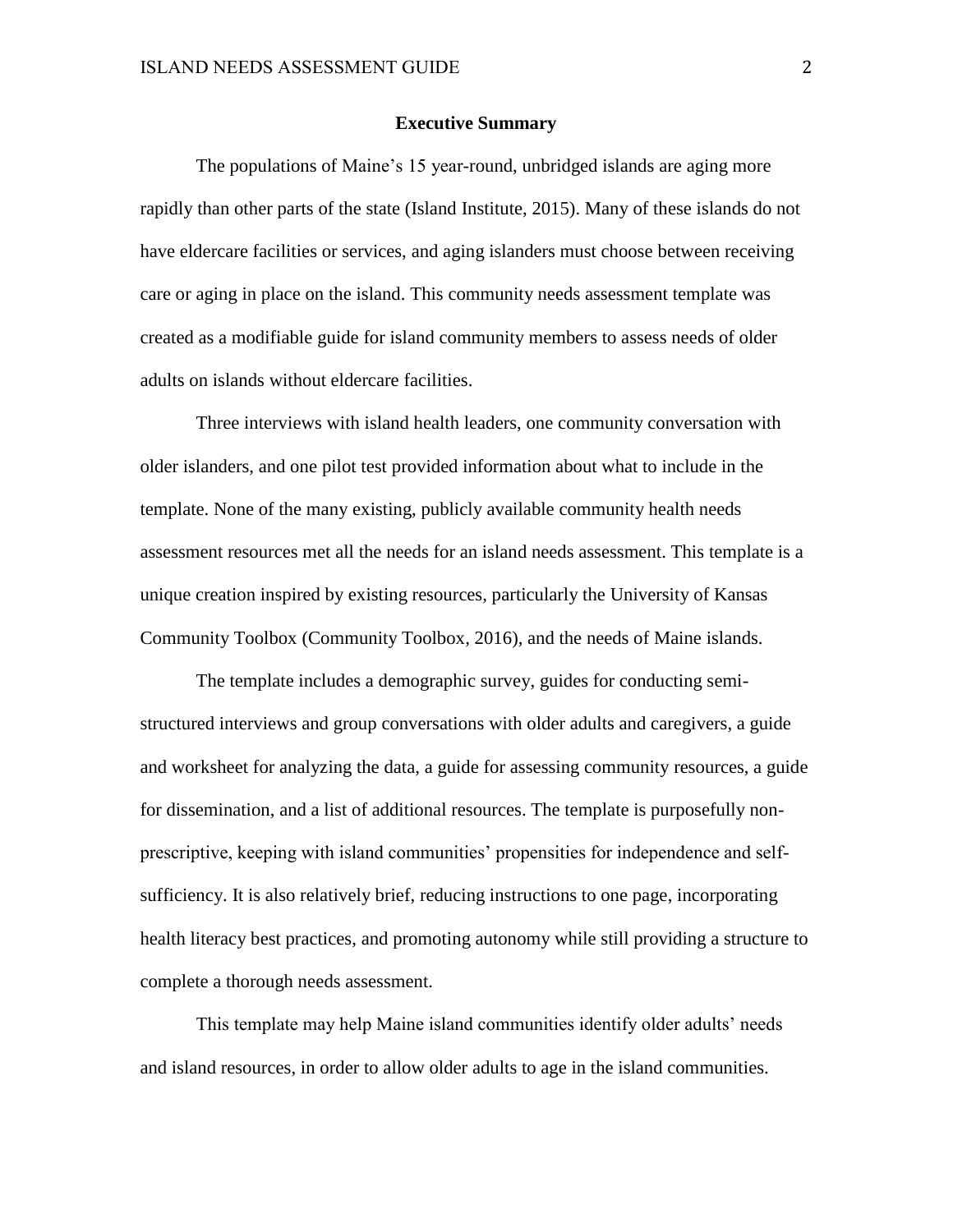|  | <b>Table of Contents</b> |  |
|--|--------------------------|--|
|  |                          |  |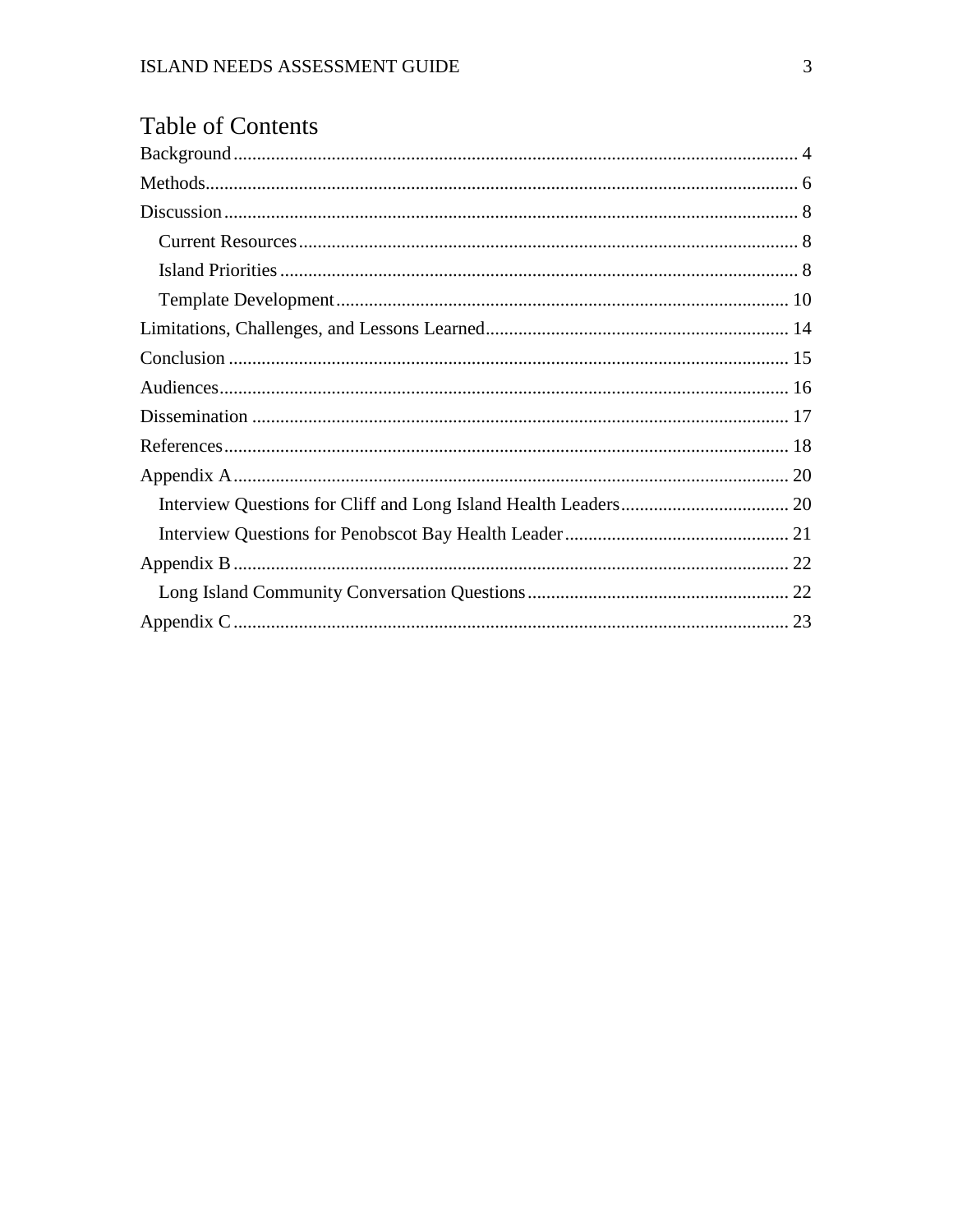#### **Background**

<span id="page-4-0"></span>Maine has 15 coastal islands that are occupied year-round and not connected to the mainland. The populations of these islands are aging, and most lack elder care services or facilities (Hawley, Miller, Vargas, & Whitley, 2014; Island Institute, 2015). Community members and island health leaders, individuals with varying levels of health professional training and experience (emergency medical technician, nurse, etc.) to whom island community members turn with questions and emergencies on islands without facilities, want to conduct their own elder population community health needs assessments. Islanders want to assess their own community needs without the cost and complication of off-island labor and expertise.

A state wide community health needs assessment was conducted throughout Maine in 2015. It provides a wide variety of information about population health at the state and county levels, although there is no breakdown of information at the island level (SHNAPP, 2015). A few island communities in the United States have conducted needs assessments of their own. Peace Island in Washington State and Mount Desert Island in Maine both conducted needs assessments using components of the Mobilizing for Action through Planning and Partnerships (MAPP) model (Mount Desert Island Hospital & Healthy Acadia, 2016; Phillips, Williams-Gieger, & Carona, 2014). While the MAPP model appears to be extremely helpful for engaging communities, it is a strategic planning model rather than a community health needs assessment framework (NACCHO, 2016).

The Centers for Disease Control and Prevention's (CDC's) website (CDC, 2015; CDC, 2016) lists numerous approaches to conducting community health needs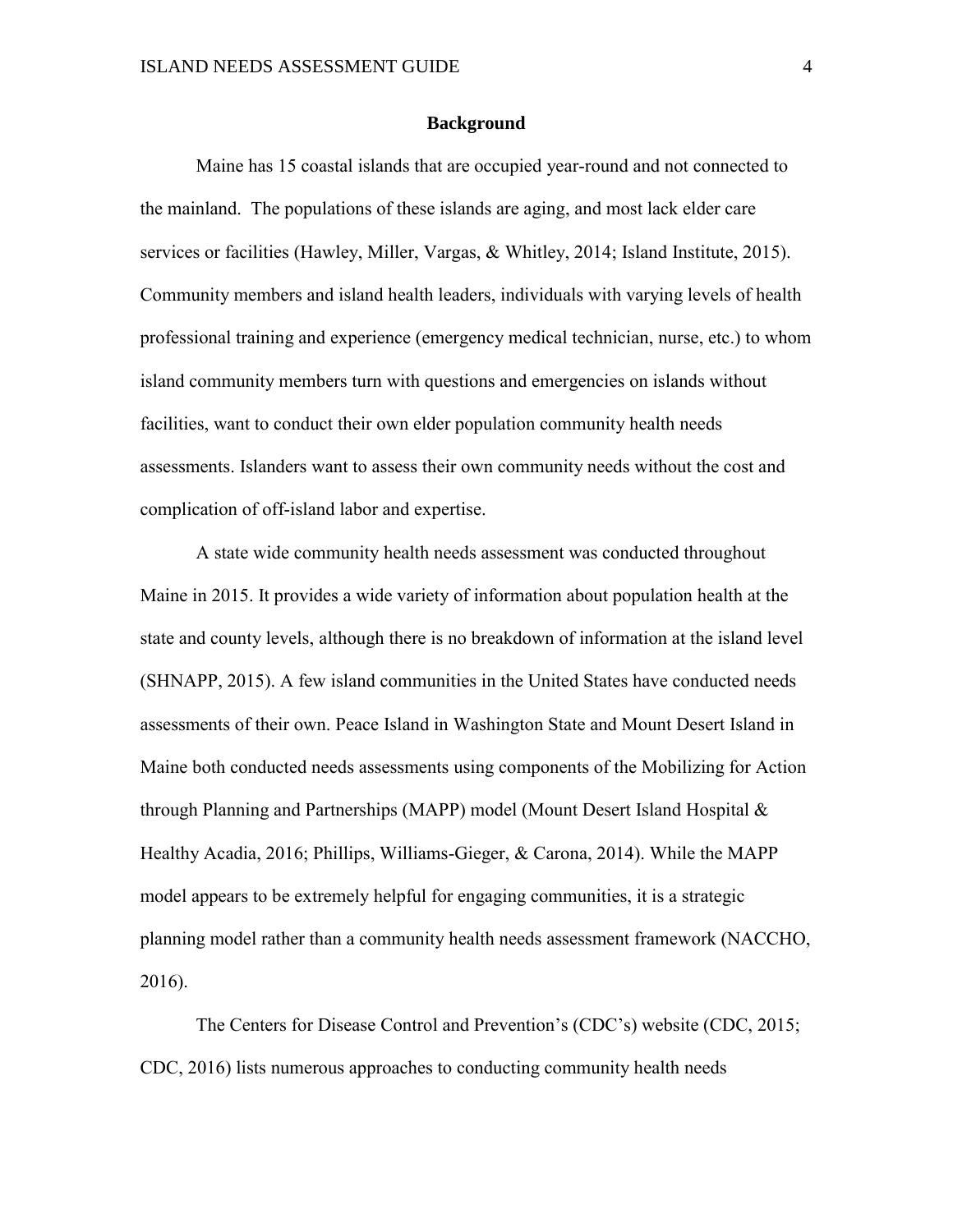#### **ISLAND NEEDS ASSESSMENT GUIDE** 5

assessments. These tools vary widely in their primary purpose. Some tools identify existing disparities, some inform needs assessments, and others are used for postassessment/follow-up evaluations.

In developing the template, no single existing assessment tool is appropriate for the islands as older islanders and those who serve them have varying needs. As such, selection of the most appropriate assessment tools requires identification of the priorities of island elders and the individuals who serve them on the islands.

Coastal island elder health needs assessments will most likely be conducted by community members with varying skill sets. Many may lack familiarity with the processes and concepts of community needs assessment, and none are expected to have generous budgets with which to hire assistance. This dictates some parameters for an appropriate assessment tool:

- Efficient resource use. Volunteers will gather and analyze the information. Tools will facilitate these processes, respecting real-world limitations of community members who may have multiple roles within the community.
- Ease of use. The format of the tool must be clear and useable by any willing volunteer.
- Relevance. The tool needs the flexibility to capture the information that the user community deems important.

The community health needs assessment template presented here is designed to assess the needs of older adults living in unbridged island communities in Maine, and it was created to help identify needs and areas for development to help islanders age in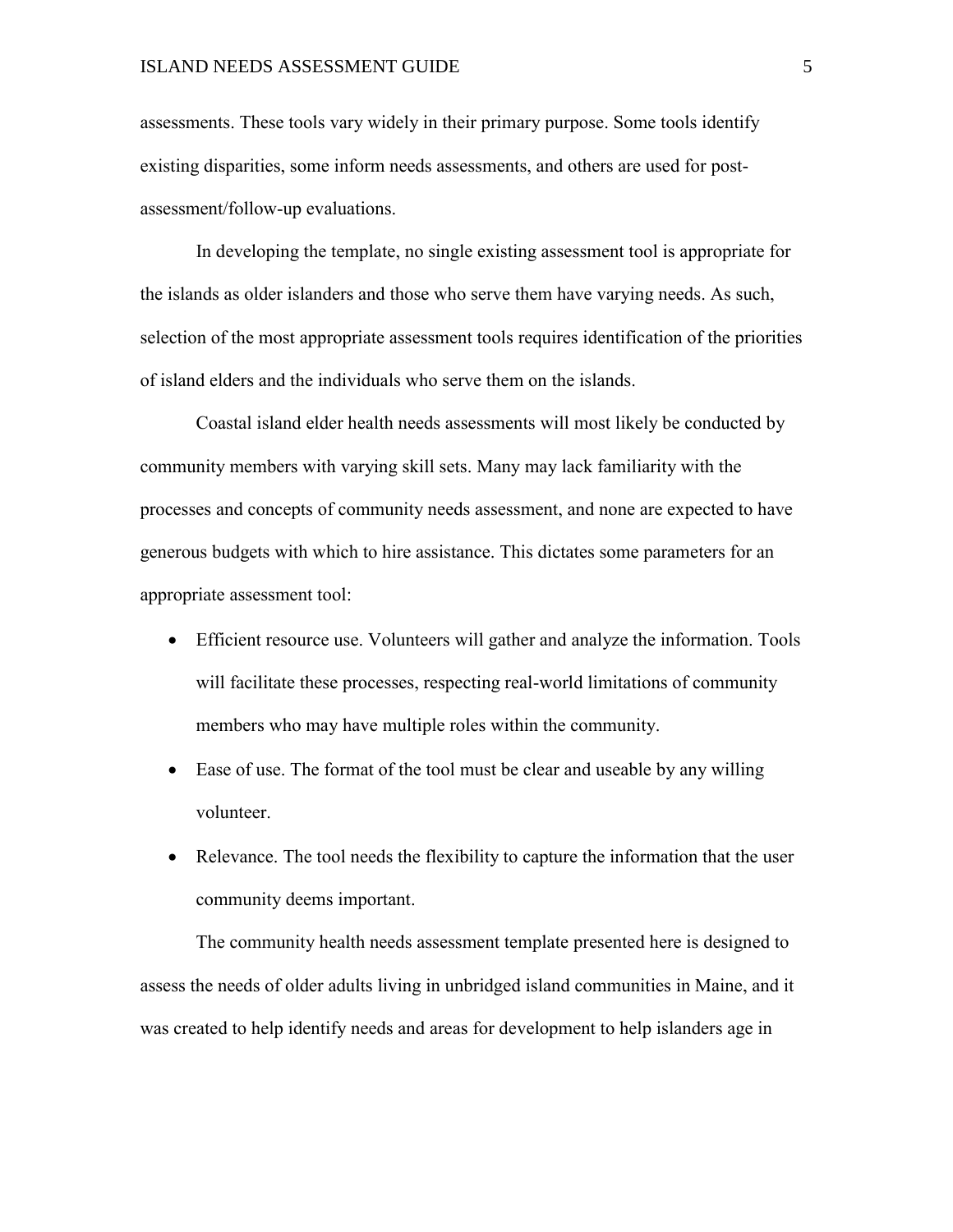place. Coastal islands are rural communities, with additional challenges posed by physical separation from the mainland.

Many of these islands have limited resources. An easy-to-use template to determine health and support needs may help improve the lives of older islanders, many who have lived on the islands for most of their lives. Island stakeholders are more likely to use a tool they created, and including their input is a concrete way to ensure their priorities are met. "Aging in Place" initiatives promote older adults remaining in their own homes for as long as possible (Mynatt, Essa,  $\&$  Rogers, 2000), and providing island communities with this needs assessment resource is one way to help older islanders age at home.

#### **Methods**

<span id="page-6-0"></span>Completion of the template required a thorough literature search and review of other island communities' completed health needs assessments and frameworks they used.

Capturing an idea of island priorities and community members' concerns was critical to success. Stakeholder engagement was the main source of information. Three semi-structured interviews with health leaders on the islands were conducted. Interviewees included one individual each from Cliff Island, Long Island, and an individual who worked with three islands in Penobscot Bay (see Appendix A).

One informal community conversation with older adults and caregivers on Long Island was conducted to learn from islanders their needs, resources, and what to include in the template (see Appendix B). One community conversation on Cliff Island was conducted to pilot test the process for capturing information from islanders themselves.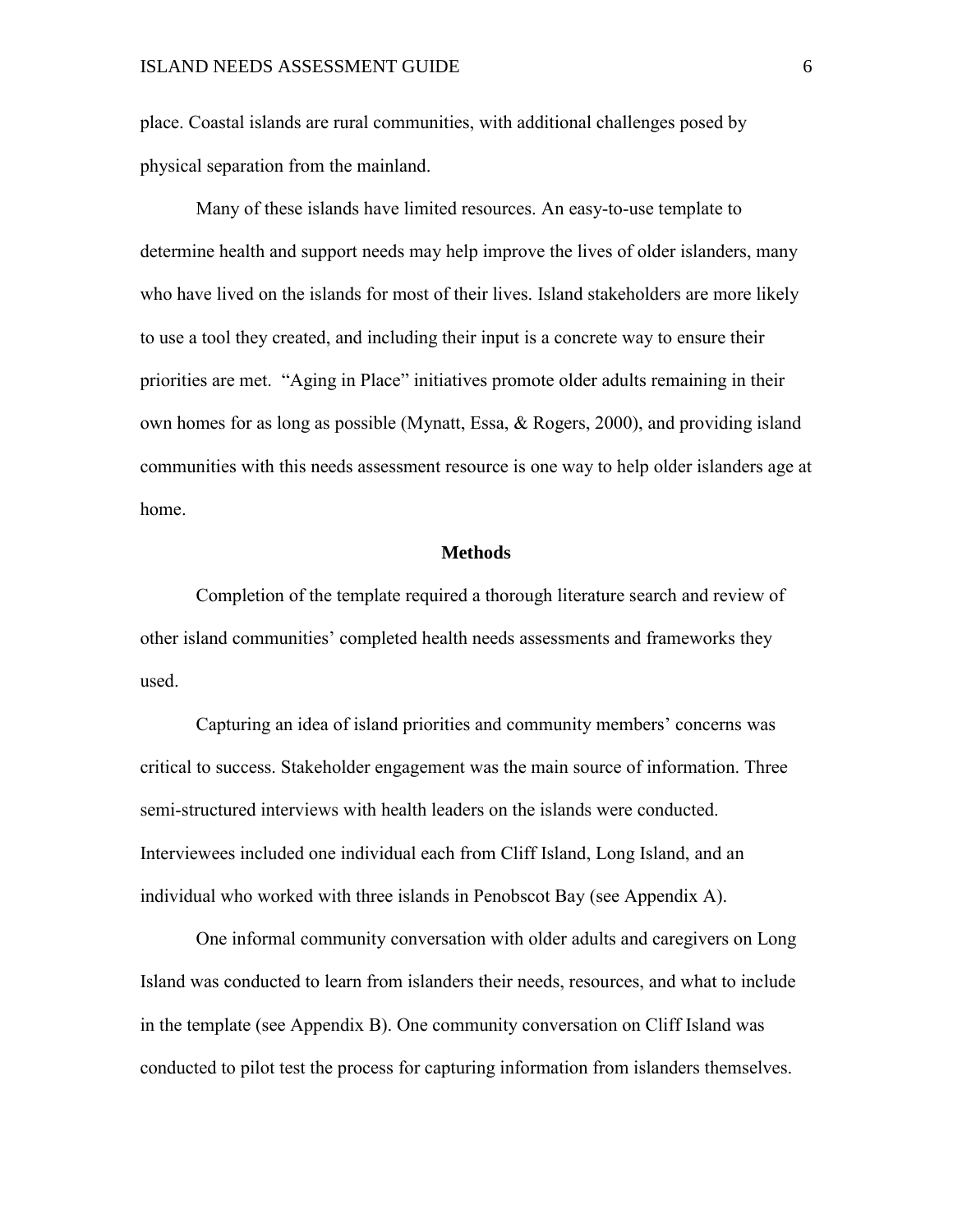Health leaders invited individuals to participate in these community conversations. Since island communities are close-knit and aging is a sensitive topic for some individuals, invitations from island health leaders rather than an outside person was most effective for setting up the groups.

Cliff and Long Islands were chosen to contribute to the template because neither have elder care facilities or services, and health leaders on Cliff Island in particular are most interested in the success of this project. The proximity of Cliff and Long Islands to Portland made logistics for interviews and group conversation easier to arrange. Additionally, there were some existing network connections to both islands.

Both the interviews and community conversations informed what these island individuals find important and what they wish to learn from a completed needs assessment.

Island populations in winter and summer months vary drastically. This tool will be most useful for year-round islanders, as they may not have a secondary home on the mainland. Data collection for this template was completed during the winter months. This allowed year-round residents to self-select for community conversations and interviews. Including summer residents was challenging, and in response, the template was designed so it could be repeated for year-round and summer residents.

Information collected from the literature search, semi-structured interviews, and community conversations was combined to form the template. The completed template includes data collection methods and key information illustrative of the primary wishes of the island communities.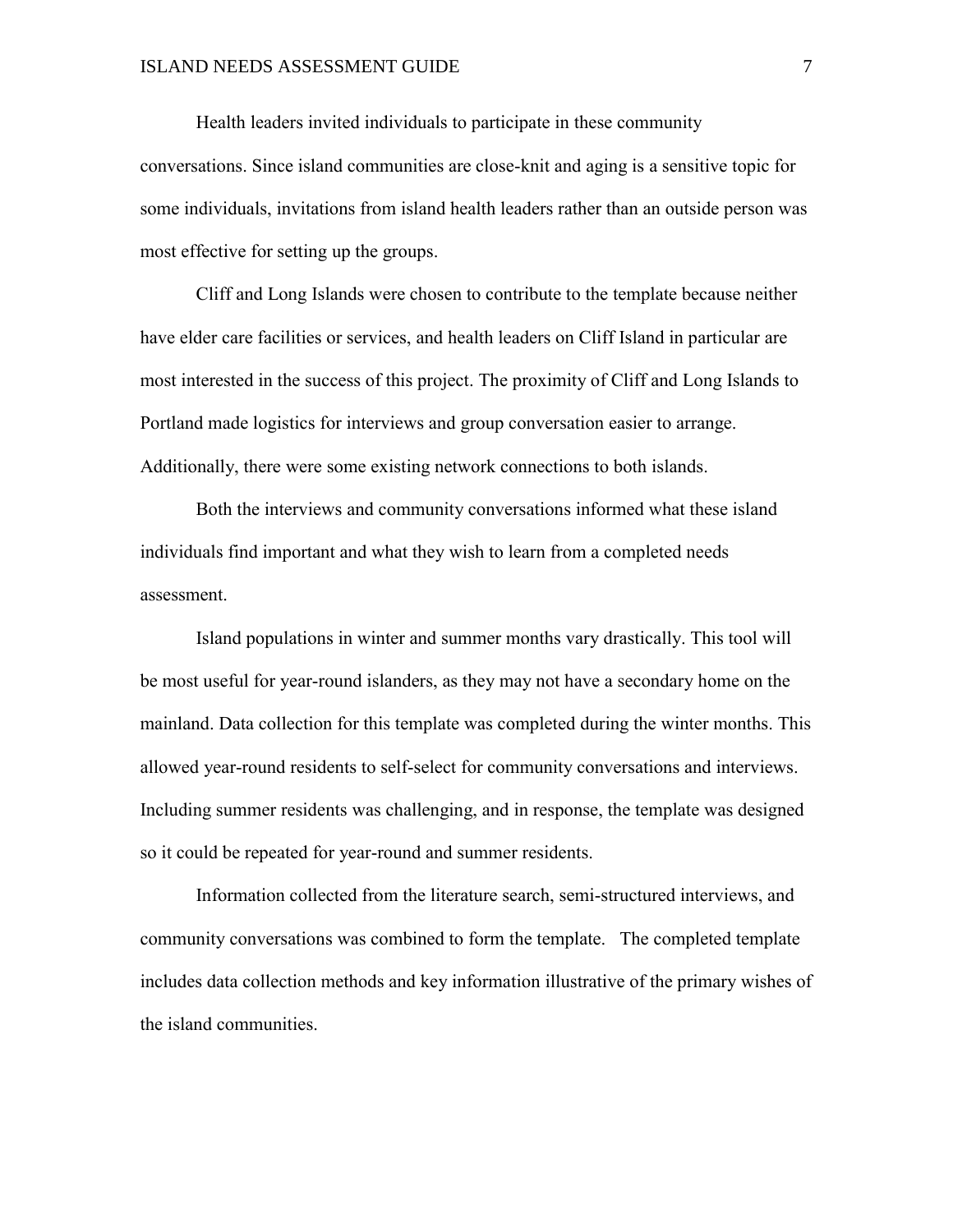The project was determined "Not Research" by the Institutional Review Board at the University of Southern Maine.

### **Discussion**

#### <span id="page-8-1"></span><span id="page-8-0"></span>**Current Resources**

Creating this template required starting with a blank slate. No existing framework was sufficient to reflect the informational priorities of islanders and the parameters expressed earlier: efficient use of resources, ease of use, and relevance. Some of the community health needs assessment resources that were available vaguely outlined recommendations for conducting a needs assessment, and others provided instruction manuals that included hundreds of pages. Some also assumed that the reader had previous public health or community planning experience. The framework that most closely fit island communities' criteria, and the framework on which this template is loosely based, is from the Community Tool Box (Community Tool Box, 2016).

The Community Tool Box provides in-depth resources and tools for all aspects of community development. It also includes an outline for assessing needs in a community. The recommendations to communities are to engage stakeholders, identify their challenges and resources, and to choose a topic to address as a group. These recommendations are in line with conducting a needs assessment, yet the instructions for each step are long and text-heavy (Community Tool Box, 2016). The information within the Tool Box is relevant for the islands, yet the format is not.

#### <span id="page-8-2"></span>**Island Priorities**

The template (see Appendix C) includes a demographic survey for older adults, semi-structured interview guides for both older adults and caregivers, a group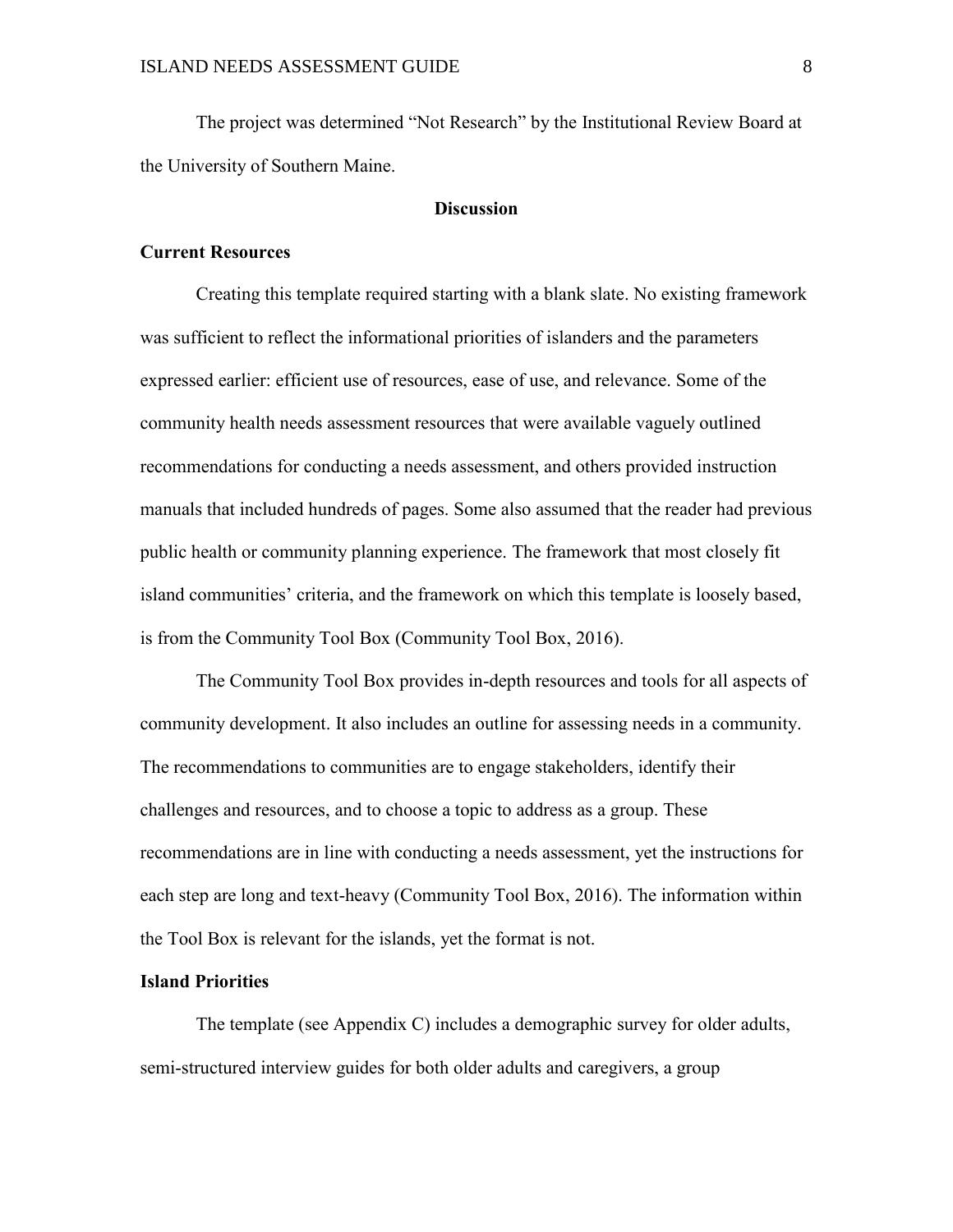conversation guide similar to a focus group, guidance for data analysis, a resource assessment guide, and a dissemination guide. Following the 'ease of use' parameter, the template molded into a guide (rather than a prescriptive tool) with basic instructions and best practices for conducting each component of the needs assessment. The language of the instructions reiterates that it is a guide which can be modified or used "as is" per the island's needs. For efficiency, the overall guide has a three-page instruction sheet briefly outlining the purpose of each component, and each component has a maximum one-page instruction sheet with more detailed information. Striking the right balance included making sure there was enough information to guide community leaders through the needs assessment process without being overly lengthy and text heavy. Too much information would be overwhelming, and too little information would be of limited assistance.

Interviews with health leaders provided context for what to include in the template and what kind of information it should attempt to draw from the community. Particularly, health leaders wanted a way to collect information about challenges older adults face and how to marry the island's current resources with those needs. As a result, a resource analysis guide was included in the template. The health leaders also indicated that no demographic data is collected about the island, and that islanders are generally open to filling out surveys. To meet this need, a demographic survey was created based on US Census information, feedback from older islanders, and a survey used by an island health leader in the past (C. Crowley, personal communication, February 10, 2017; Gates, 2015; US Census Bureau, 2015).

Semi-structured interview guides were also included based on information from health leaders. Aging and caregiving are sensitive topics to some people who may not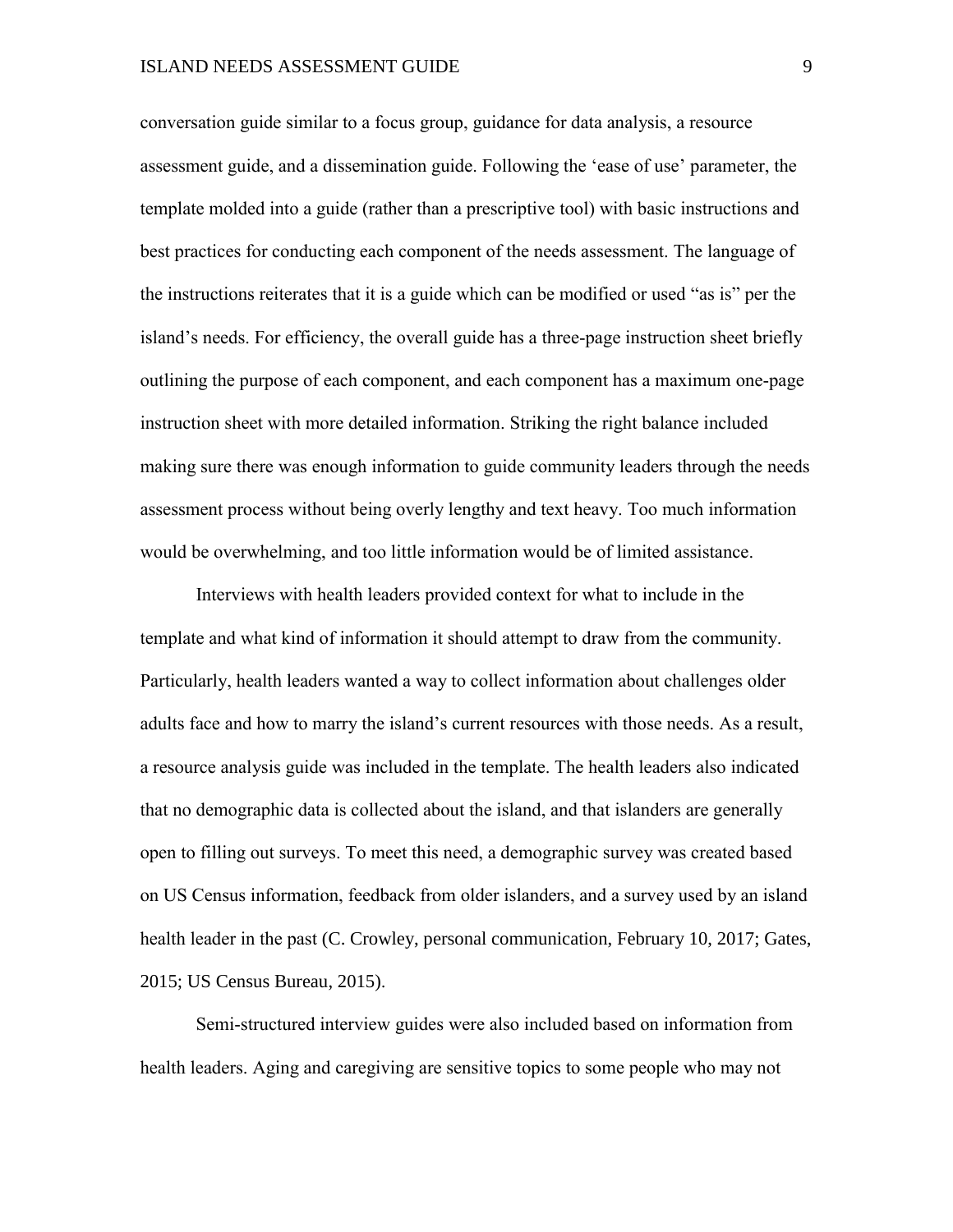#### **ISLAND NEEDS ASSESSMENT GUIDE** 10

feel comfortable speaking about these topics in front of others. Semi-structured interviews can elicit detailed information from people without compromising their privacy. An informed consent sheet was also included based on health leader information to further assure interviewees of confidence (M. Gates, personal communication, February 9, 2017).

The community conversation with older islanders on Long Island revealed that they are open to participation in an assessment. Although island communities are closeknit, it was surprising to learn that older islanders and caregivers did not talk among themselves about their experiences of aging and caregiving on the island. This community conversation was the first time they sat down and shared their experiences in detail. They indicated that it was helpful and a relief to discuss their concerns and experiences. They recommended including a similar opportunity in the needs assessment and using the survey as a gateway to ask older islanders if they would be willing to participate in one-on-one interviews or group conversations in the future.

#### <span id="page-10-0"></span>**Template Development**

For the purposes of a template for the islands, a tool that could be used as a detailed guide was most appropriate since an islander with any level of skill and experience could conduct the assessment. A lengthy set of instructions is unlikely to be welcomed. In addition, the template is modifiable for each island community. The language of the instructions and guides attempts to convey a sense of malleability. The section titles reflect this; the term 'guide' seemed less concrete and more flexible than 'tool,' which was used in early iterations of the template.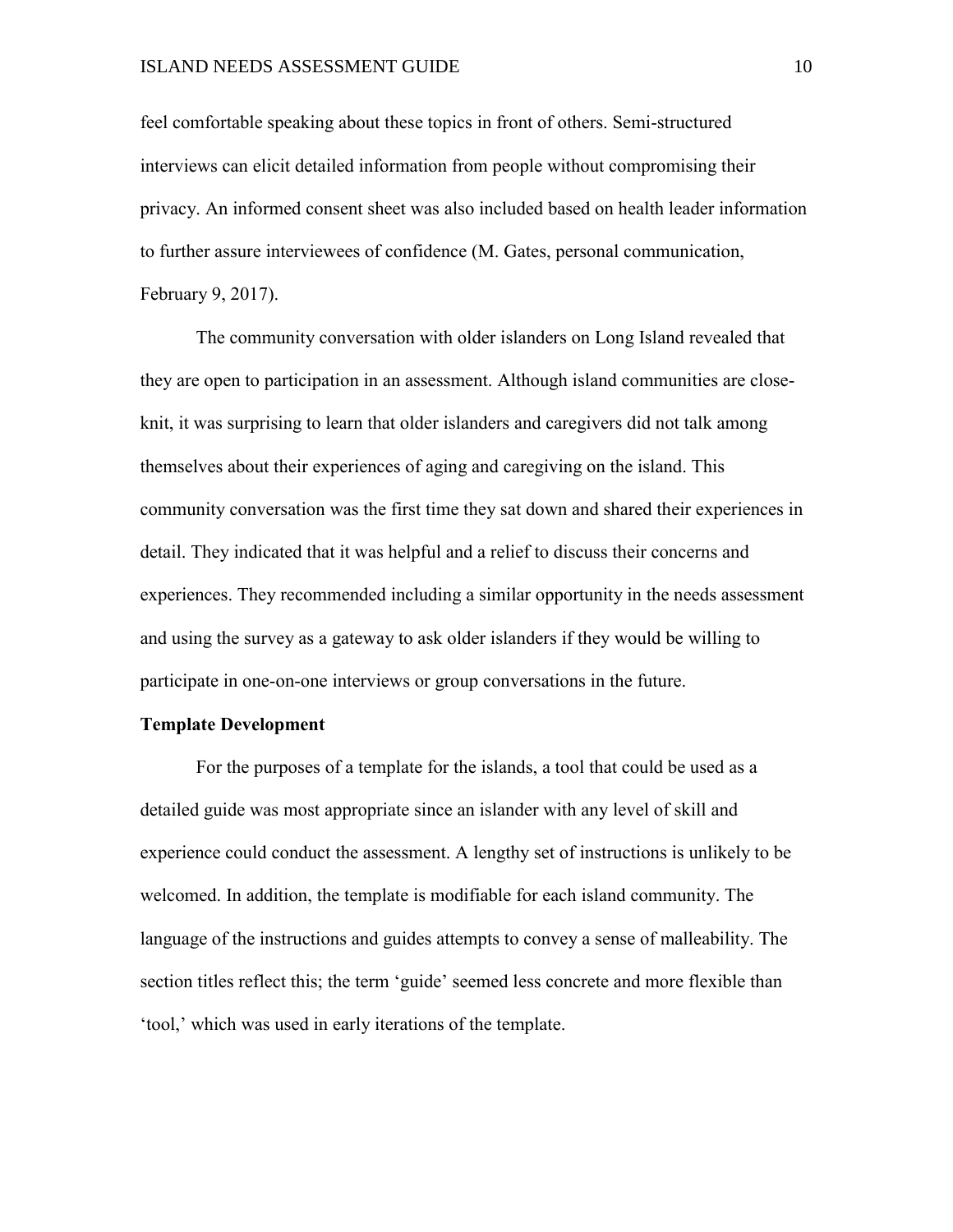Considering this, instructions for each tool within the template were kept to one page maximum. Islanders conducting the assessment may not have extra time to read many pages. The tool is meant to guide thinking; it is not an exhaustive step by step restrictive manual. The following section provides a brief explanation of the nine components of this template (see Appendix C). These include:

- 1. Demographic Survey
- 2. Interview Consent Form
- 3. Modifiable Semi-Structured Interview Guide for Older Adults to reveal most common concerns
- 4. Modifiable Semi-Structured Interview Guide for Caregivers to reveal most common needs
- 5. Modifiable Group Conversation Guide with older adults and caregivers
- 6. Interview and Group Conversation Analysis Guide and Worksheet
- 7. Resource Assessment Guide to assess resources with relation to needs and priorities
- 8. Dissemination Guide
- 9. List of Additional Resources

The first component of the template is a demographic survey. It was included in the template following interviews with health leaders; some islands do not currently collect demographic data. This survey was modeled after US Census data, the community conversations with older islanders, and interviews with the island health leaders. The survey may be helpful for island communities to get a snapshot of the characteristics of their older adult populations. It can also be used as an introduction for older islanders to participate in interviews or group conversations.

The second, third, and fourth components are an interview consent form and semi-structured interview guides for older adults and caregivers. They were included to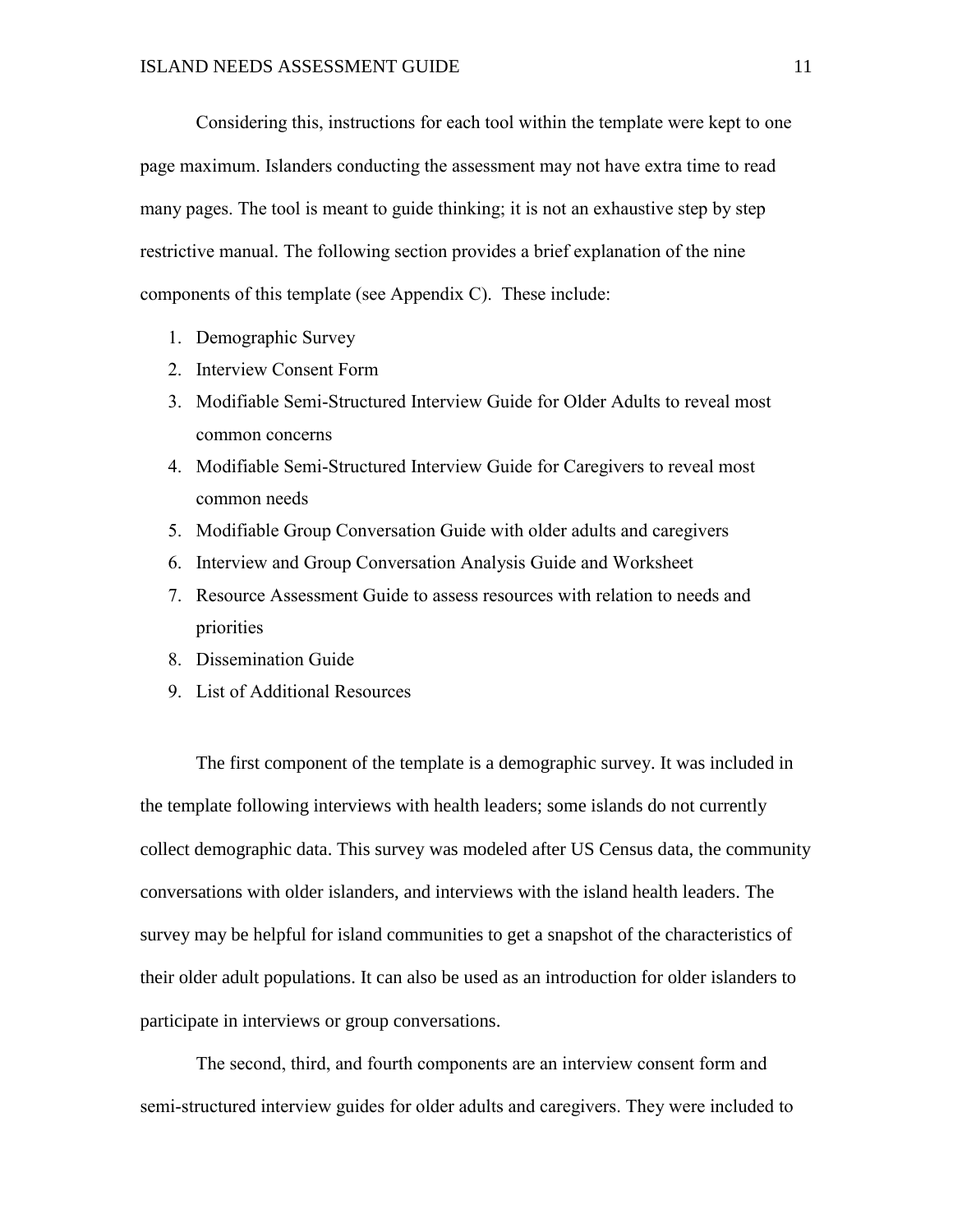thoroughly capture aging on the islands from the perspective of older adults and caregivers. The interview consent form was included on the recommendation of an islander who conducted needs assessments in the past. It is meant as a measure to reiterate confidentiality between the interviewer and the interviewee, and helps make the person being interviewed more comfortable to share their personal experiences since the questions touch on sensitive topics. The questions in the guides are open-ended, asking about challenges, resources, and services. They are phrased so the interviewees can respond without identifying their personal experiences, such as, "What are some challenges of aging on the island that you *or others* face?" The questions may be modified to elicit information about specific topics or asked "as is."

The fifth component, a group conversation guide, was not included in the first iteration of the template because some individuals may feel uncomfortable discussing sensitive information in a group setting. However, individuals in the community conversation indicated that they liked the group setting, and it was the first time they had come together to discuss challenges involving caregiving and aging on the island. They recommended it be part of the needs assessment. As a result, this guidance for a community conversation has been included as an optional component of the template.

The sixth component is a one page outline describing data analysis after conducting the interviews and community conversations. A brief summary of qualitative data analysis techniques and some structured questions are intended to help assessors derive major themes and priorities from the data (Dawson, Manderson, & Tallo, 1993; Wholey, Hatry, & Newcomer, 2010). A worksheet to compare older adults' and caregivers' views is also included to help organize the analysis.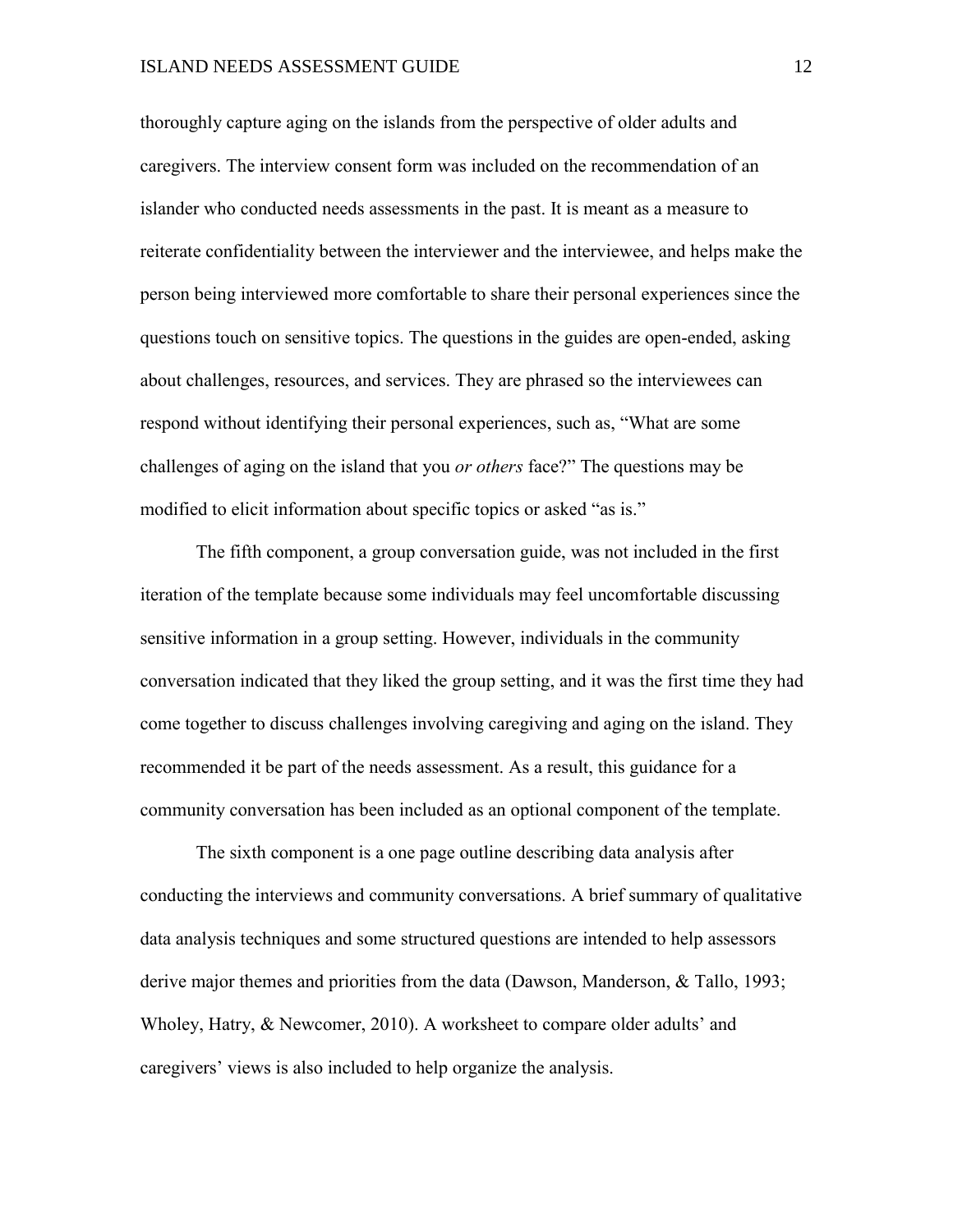The seventh component is a guide for identifying community resources. The community health needs assessment resources recommend considering the community's resources to meet the needs uncovered in the assessment. This is a crucial step to helping communities meet needs, but the assessment resources do not provide instructions on how to actually do this. This template has a one page guide to help identify resources and includes some structured questions to help assessors think about what resources their community has to offer.

The eighth component, a dissemination guide, is different from a dissemination plan. Specifics of what to do with the information from the needs assessment are left up to the assessors who have a better idea of the community and how best to share it. The guide provides some ideas about what may work for the community, as well as some guiding questions that should assist the assessors to make the most impact using the information from the community.

The ninth component, a list of additional resources, was included for extra guidance in the instance that someone wanted more in-depth information about a specific component of the needs assessment.

Health literacy best practices emerged as a surprising necessity for the template. These contributed to another requirement set out at the beginning of the project: ease of use. Easy to read instructions, structured thinking guides, and short sections help make the template manageable and easy to digest. The best practices included in the template are: instructions written in plain language, use of white space, sans serif font for easy reading, use of bullets and text boxes to identify most important points, and a color scheme that also prints in grey scale (Osborne, 2013).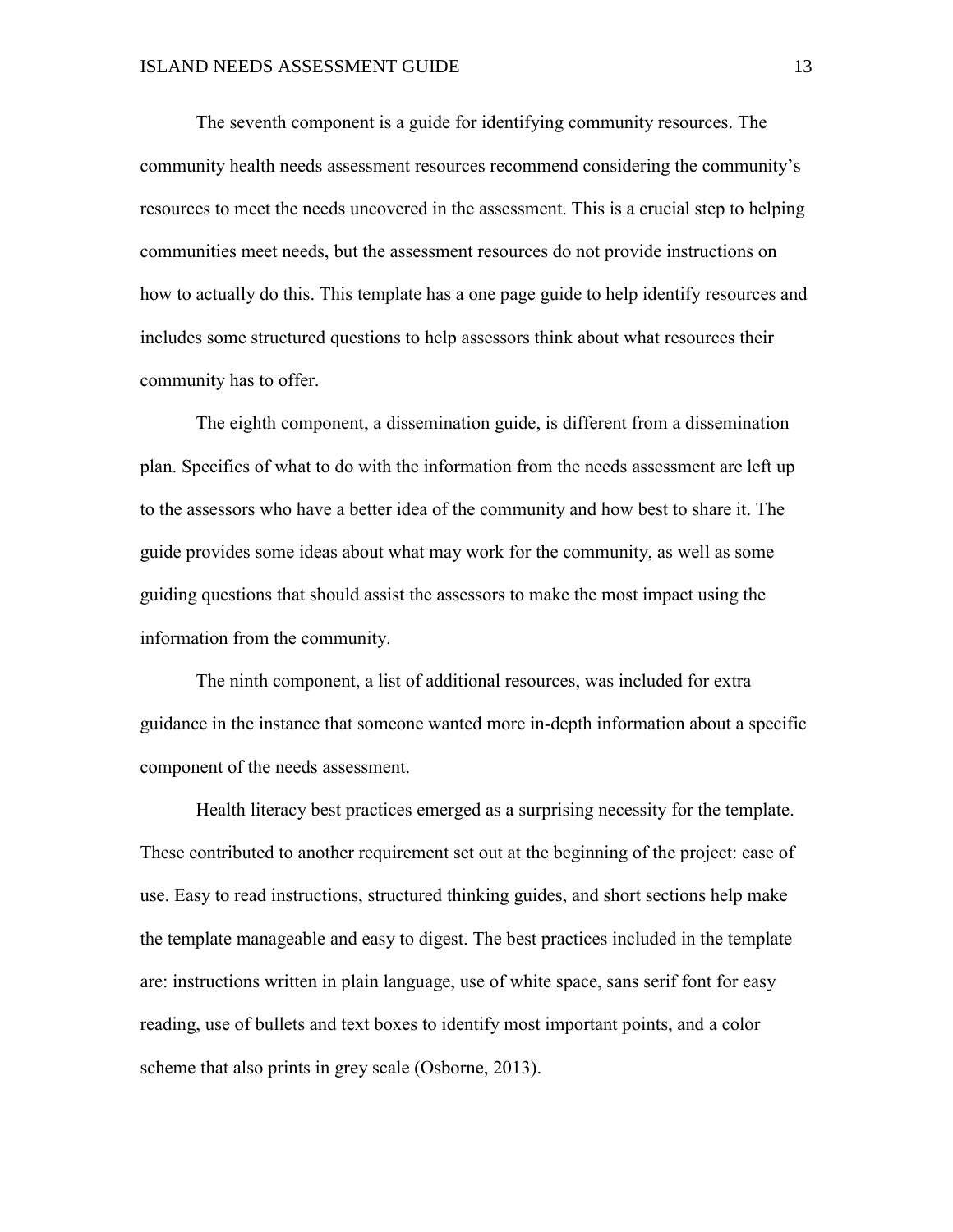#### **Limitations, Challenges, and Lessons Learned**

<span id="page-14-0"></span>Interviewing the proposed four health leaders was challenging. Although there were existing island network connections, islanders are, in general, a self-sufficient group and often choose to work among themselves or with other islands, instead of groups from the mainland. Three interviews were successfully completed, though an interview with a fourth health leader was unattainable.

The pilot test with older adults and caregivers on Cliff Island highlighted the dynamics of islands. Islands are small communities, and often residents know one another. After asking the first question, *Think back to a time when living out here was challenging related to getting older. What were some benefits?,* the conversation directed itself, and islanders were very forthcoming with benefits, challenges, and resources to address the challenges. It seemed that because participants all knew one another and island life, they only needed a conversation starter rather than structured questions; they were ready to talk about on-island aging. If the conversation were moderated by a fellow islander instead of an outside mainlander, participants may have been more receptive to the set of questions. While the true pilot test of the group conversation guide did not occur, this discussion demonstrated that the same information could be obtained in a much more fluid and relaxed conversation.

This pilot test also highlighted how different the island communities are from one another. The community conversation on Long Island required a structured question outline to guide the conversation, while Cliff Island only needed one question to start. The group conversation guide will remain in the template for islands to use if needed or as an outline for a flexible conversation like the experience on Cliff Island.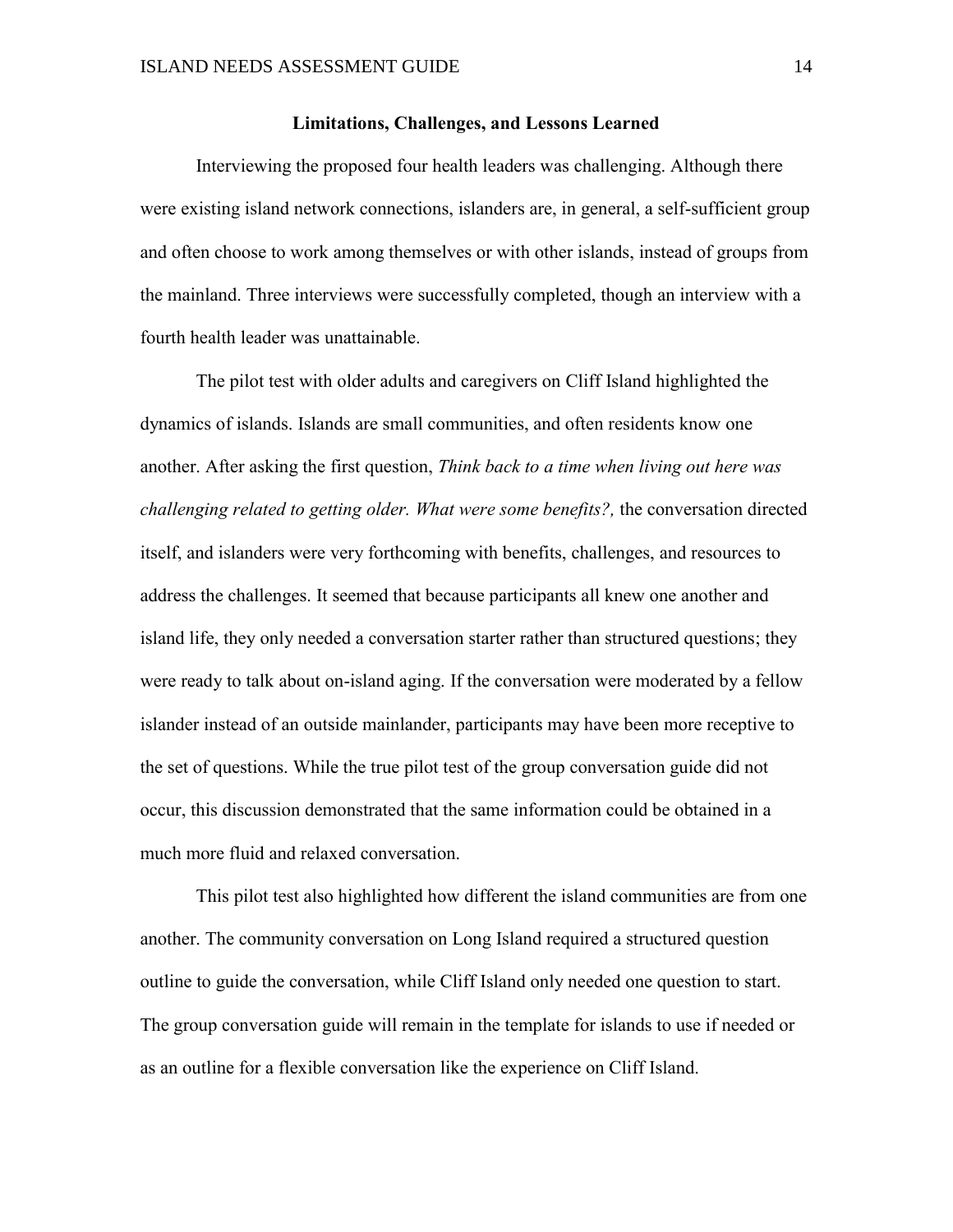This template was created based on input from year-round Maine island residents during the winter months. While designed with modification in mind, the template may not be as accommodating for needs of summer island residents who may have different challenges and resources. When using the template during the summer months, it may be necessary to be mindful of population characteristics and make appropriate changes. If using this template for islands outside of Maine, additional changes may be necessary since this template is based on the experience and needs of Maine islands.

Creating a template from scratch was also challenging. Wide variation among needs assessment resources was both positive and negative. On one hand, the variation provided examples of many different approaches and demonstrated that there were few restrictions to the island template. On the other, such variation provided little structure, essentially forcing creation of a new outline and working from there.

#### **Conclusion**

<span id="page-15-0"></span>This template will be a useful guide to help island communities without eldercare facilities identify challenges, barriers, and opportunities for older islanders and caregivers. Components of the template may be used together or independently, and the questions and language of each component may be modified or omitted at the assessors' discretion. Conducting a needs assessment with this template requires minimal resources and can be completed on-island without an external assessor. Next steps for this work are to begin the needs assessment process on Maine islands, and to use the results in order to better meet the needs of older islanders. The template may help ensure that older adults receive the care and resources that they may need, and to contribute in helping older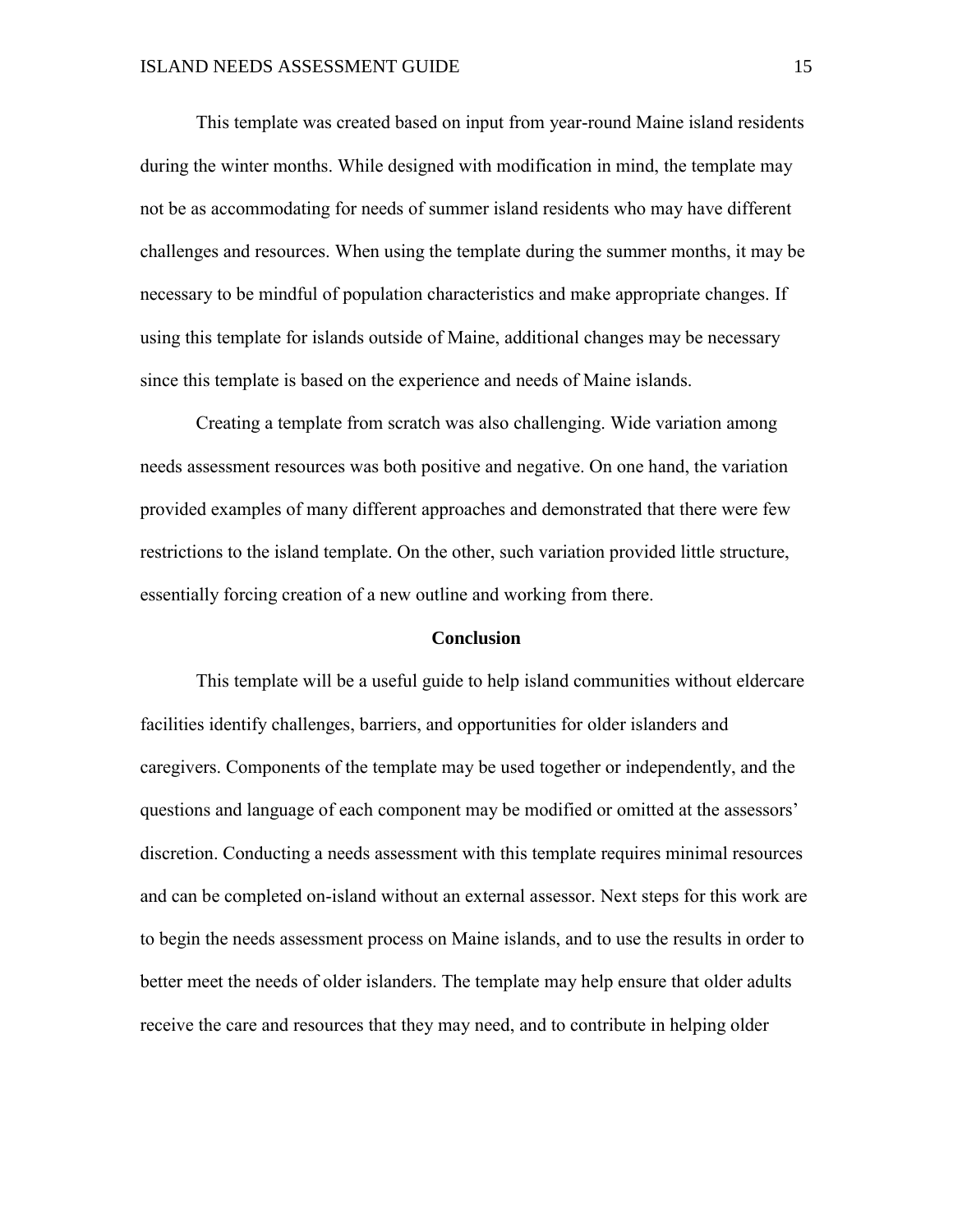islanders age in place, thereby increasing their quality of life and sustainability of the island.

#### **Audiences**

<span id="page-16-0"></span>Community leaders and members of Maine islands without elder care facilities may be interested in this project since as the populations on the islands age, a method for community members to assess their needs without involving an external assessor will be invaluable. As a result of this template, challenges, barriers, and opportunities for elder islanders may be identified and alleviated more quickly because it can be conducted onisland and by island community members. Since one of the biggest challenges for islanders is their physical separation from mainland services, the template informed needs assessment may be helpful in ensuring that older adults receive the care and resources they may not get otherwise.

Members of Maine islands that do have elder care facilities may also find this template helpful because they may be able to adapt it to the unique needs of their elder islanders. For instance, there may be residents on the island who are not yet ready to move into a facility and who face barriers and challenges. This template may provide assistance for islands with elder care facilities to evaluate the needs of those individuals.

Other island communities throughout the United States may find this template helpful with regard to their own elder challenges. The template is to be designed in such a way that each island can modify it to fit specific informational needs. For now, this template is a step forward; however, as community needs assessment expertise develops nationally, it will be valuable for Maine islands to share their experience, and learn from other unbridged islands throughout the United States.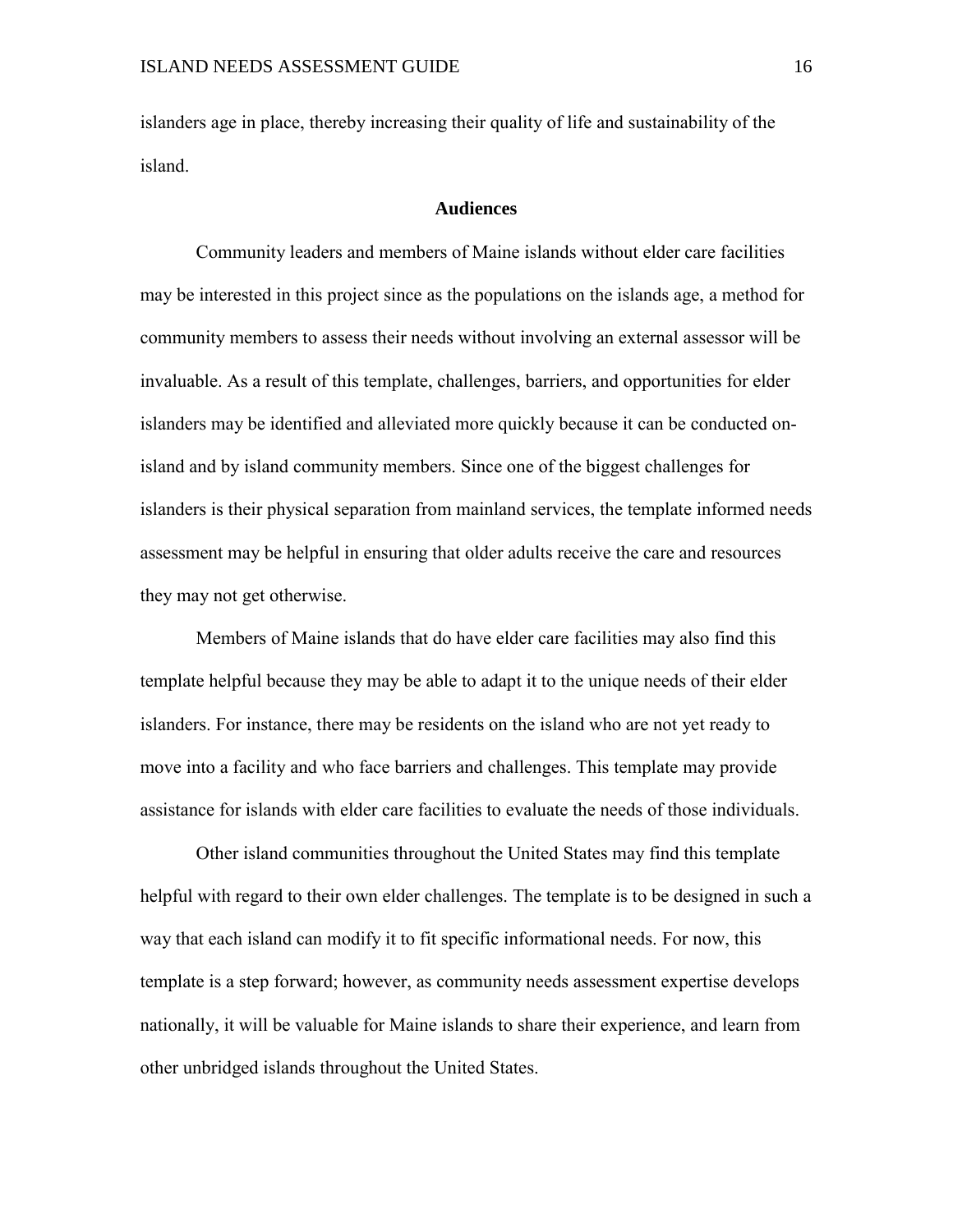## **Dissemination**

<span id="page-17-0"></span>This template will be sent to the Maine Seacoast Mission, the Island Institute, health leaders on Cliff and Long Islands, and any other islands per request after the final presentation in April, 2017. The University Of Southern Maine Muskie School Of Public Service will also receive a copy of the final product, and it will be published in the USM Library's Digital Commons.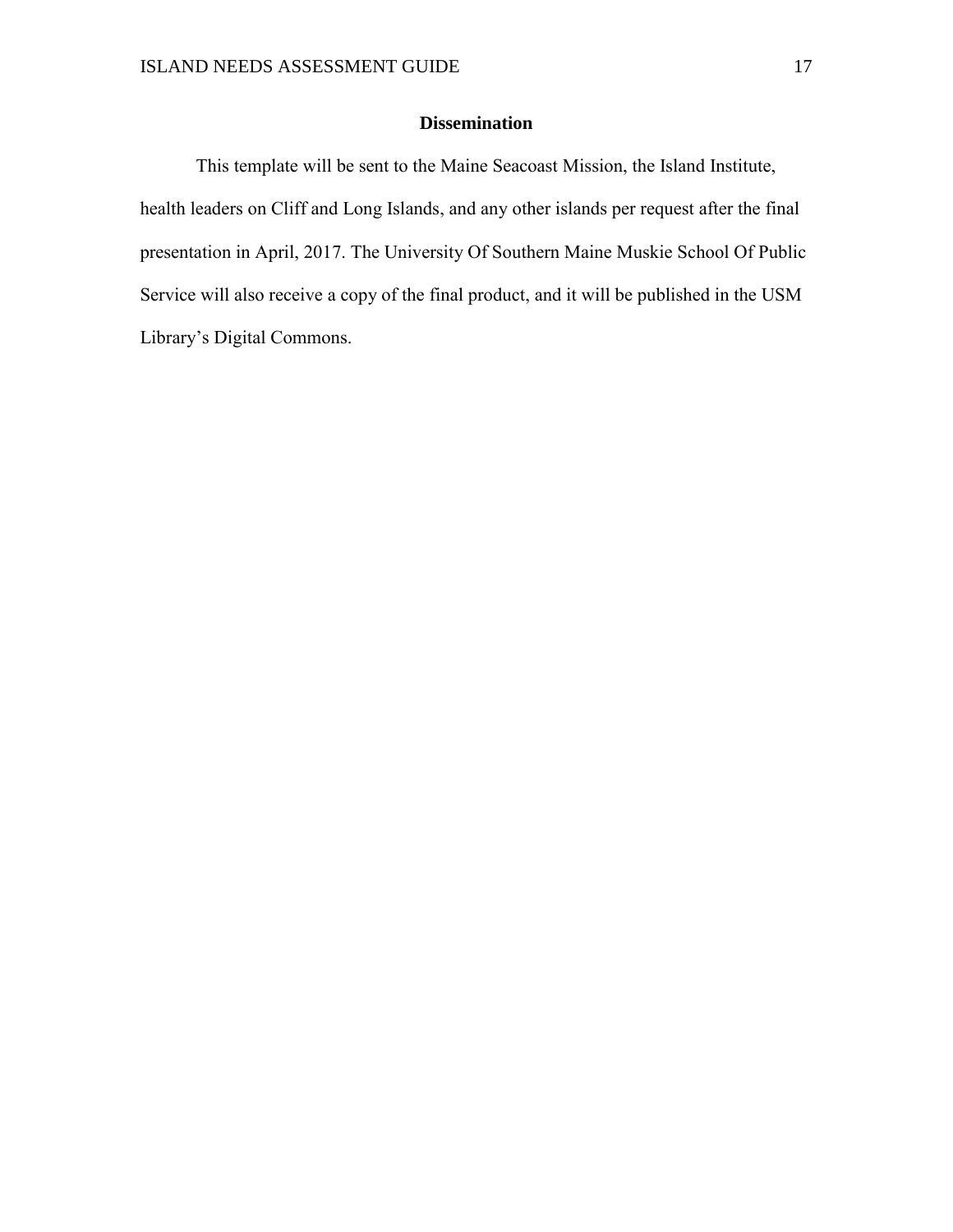#### References

<span id="page-18-0"></span>Centers for Disease Control and Prevention (CDC). (2015, November 9). Assessment & planning models, frameworks, & tools. *State, Tribal, Local, & Territorial Public Health Professionals Gateway.* Retrieved from:

<http://www.cdc.gov/stltpublichealth/cha/assessment.html>

- Centers for Disease Control and Prevention (CDC). (2016, August 12). Assess needs and resources. *CDC Community Health Improvement Navigator*. Retrieved from: <http://www.cdc.gov/chinav/tools/assess.html>
- Community Tool Box. (2016). Assessing community needs and resources. *University of Kansas.* Retrieved from: http://ctb.ku.edu/en/assessing-community-needs-andresources
- Dawson, S., Manderson, L., & Tallo, V. (1993). *A manual for the use of focus groups.*  Boston, MA: International Nutrition Foundation for Developing Countries.
- Gates, M. (2015, June 19). *Eldercare outreach of Swan's Island: Swan's Island voices report*. Rockland, ME: Island Institute*.*
- Hawley, R., Miller, S., Vargas, M., & Whitley, C. (2014). The state of Maine's islands. *Colby College.* Retrieved from: [http://web.colby.edu/stateofmaine2014/the-state](http://web.colby.edu/stateofmaine2014/the-state-of-maine-islands/)[of-maine-islands/](http://web.colby.edu/stateofmaine2014/the-state-of-maine-islands/)
- Island Institute. (2015, August 13). *Island indicators 2015.* Retrieved from: http://www.islandinstitute.org/resource/island-indicators-2015
- Mount Desert Island Hospital & Healthy Acadia. (2016). *Community health needs assessment and action plan*. Mount Desert Island, ME.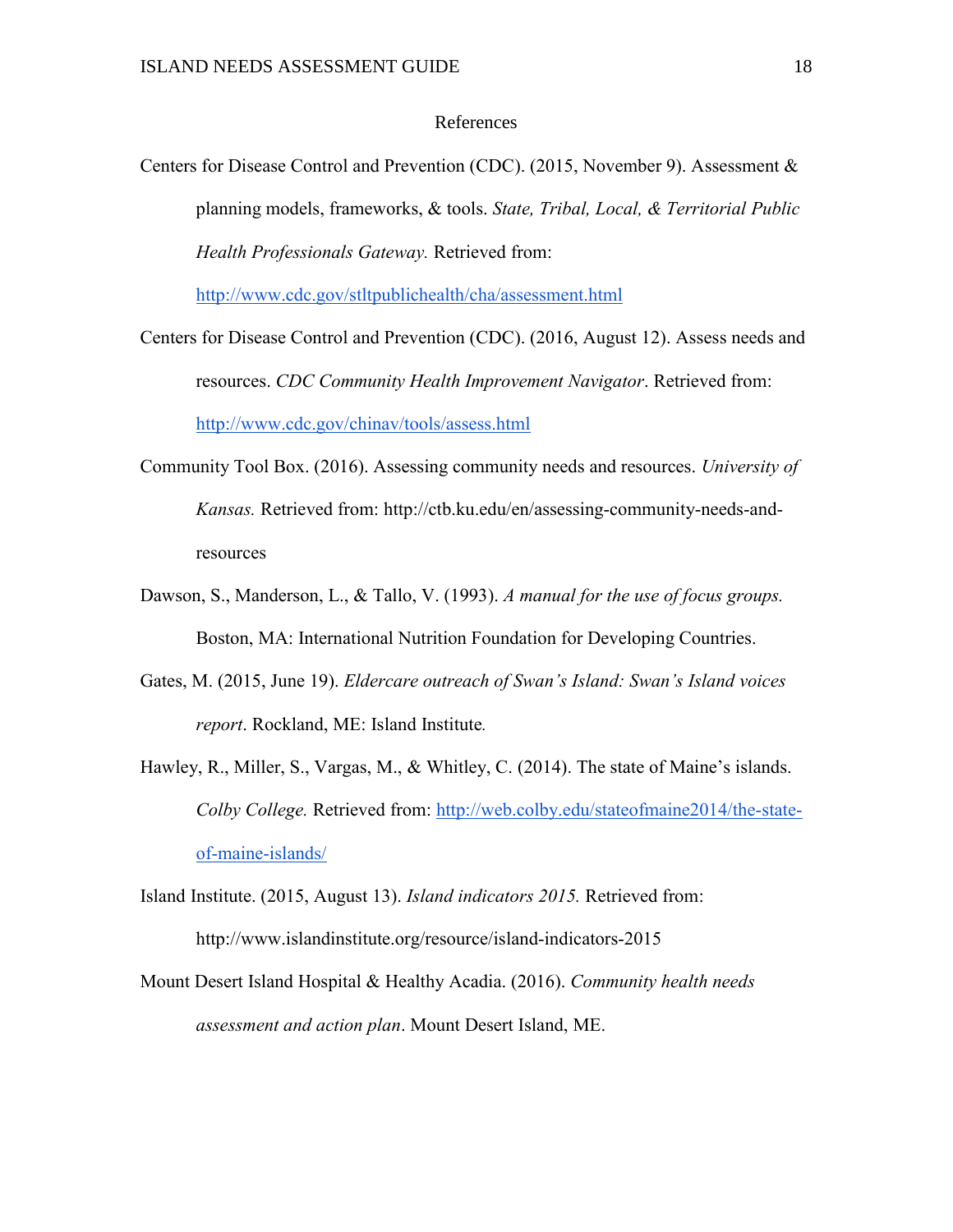- Mynatt, E., Essa, I., & Rogers, W. (2000). Increasing the opportunities for aging in place. *Georgia Institute of Technology.* doi: 10.1145/355460.355475
- National Association of County and City Health Officials (NACCHO). (2016). Mobilizing for action through planning and partnerships (MAPP). Retrieved from: http://www.naccho.org/programs/public-health-infrastructure/mapp
- Osborne, H. (2013). *Health literacy: From A to Z* (2<sup>nd</sup> ed.). Burlington, MA: Jones & Bartlett Learning.
- Phillips, C., Williams-Gieger, B., & Carona, J. (2014). *Community health needs assessment*. Peace Island, WA: Peace Health Peace Island Medical Center*.*
- Shared Health Needs Assessment & Planning Process (SHNAPP). (2015). *2015 shared community health needs assessment: State report.* Retrieved from: http://www.maine.gov/dhhs/mecdc/phdata/SHNAPP/county-reports.shtml
- US Census Bureau (2015). American community survey: Data profiles. Retrieved from: <https://www.census.gov/acs/www/data/data-tables-and-tools/data-profiles/2015/>
- Wholey, J., Hatry, H., & Newcomer, K. (2010). *Handbook of practical program evaluation* (3<sup>rd</sup> ed). San Francisco, CA: John Wiley & Sons, Inc.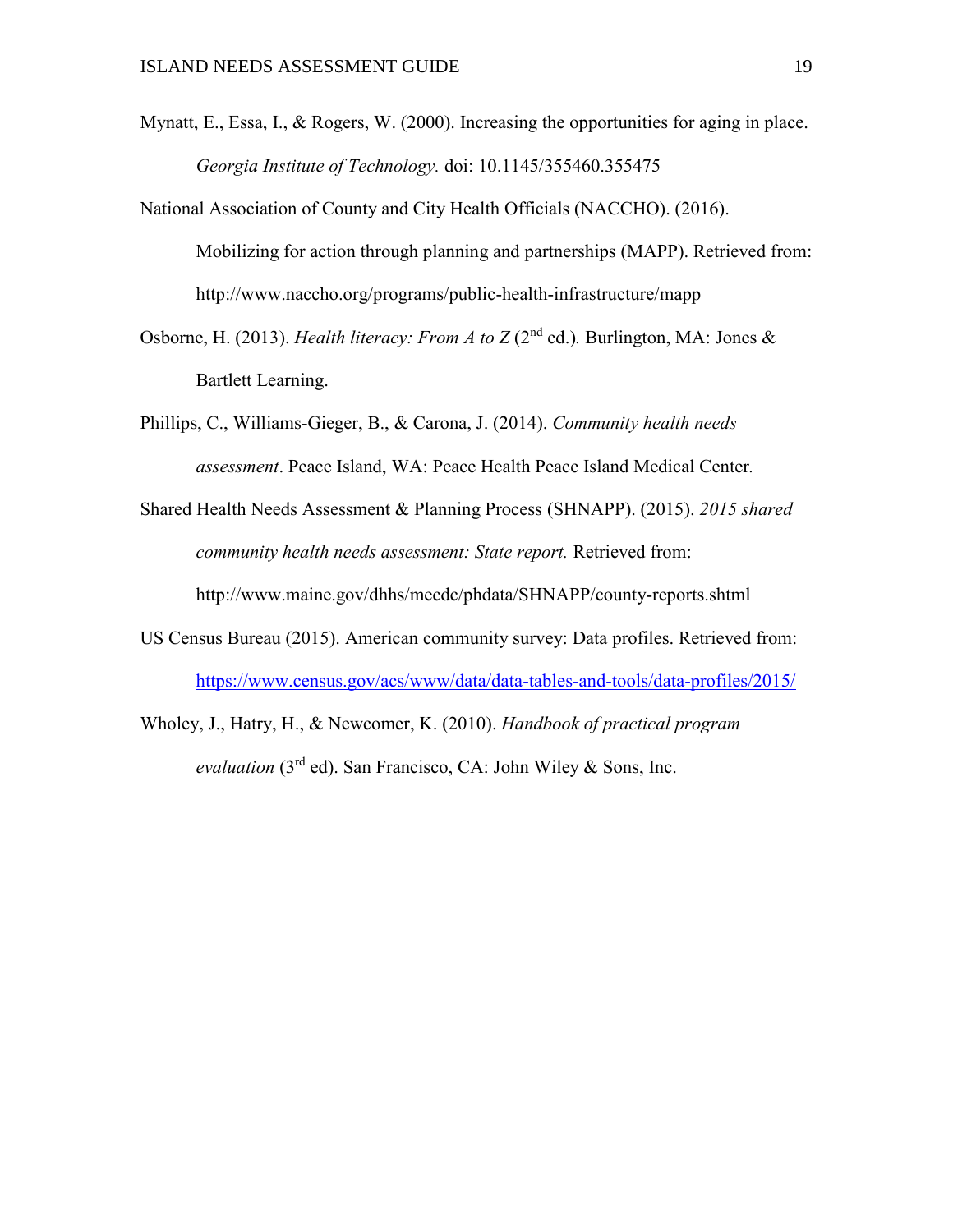### Appendix A

### <span id="page-20-1"></span><span id="page-20-0"></span>**Interview Questions for Cliff and Long Island Health Leaders**

- 1. As a health leader on \_\_\_\_\_ Island, have you ever conducted an assessment of the needs of older islanders here?
	- a. If yes, could you tell me what you did?
	- b. If no, do you know of anyone else who has conducted such an assessment? Who?
- 2. Are demographic data about the island collected?
- 3. As a health leader on \_\_\_\_\_ Island, what concerns do you have with regard to the health of older adults?
	- a. *Probe: What are the most frequent health challenges faced by older adults?*
- 4. Do you collect information about older islanders' health and/or social support needs?
- 5. What do you usually do with that information?
- 6. What are the most common requests for assistance that you hear from older islanders?
- 7. Among these, what would you say are older islanders' priorities?
	- a. *Probe: Are the priorities of older islanders related to things like health, social needs, physical things like heat or staying on the island, or other things?*
- 8. What are the most common requests for assistance for older adults that you hear from their family and neighbors?
- 9. Among these, what would you say are family and neighbors' priorities?
- 10. As a health leader, do you have the same or different priorities
	- a. As the older islanders themselves?
	- b. As family and neighbors?
- 11. What information would be most helpful to you and other islanders who are trying to meet these priorities?
	- a. *Probe: Are there any aspects of older adults' needs and circumstances, or island population characteristics that would be helpful for you to know?*
- 12. Would it be helpful to see if there are any other priorities that may not be apparent?
	- a. *Probe: Do you think there are priorities for older adults that are present but not talked about? Might there be an undercurrent that has not been identified or brought to the surface?*
- 13. What would you say is the best way to communicate with older islanders about their needs?
	- a. *Probe: Do islanders prefer to talk about these sorts of issues privately, at a community dinner, anonymously through a paper survey, or another way?*
- 14. Would you ever consider conducting an on-island assessment of older adults' needs?
	- a. If yes, what features would you want to see included in a template designed to guide islanders' self- assessment of needs?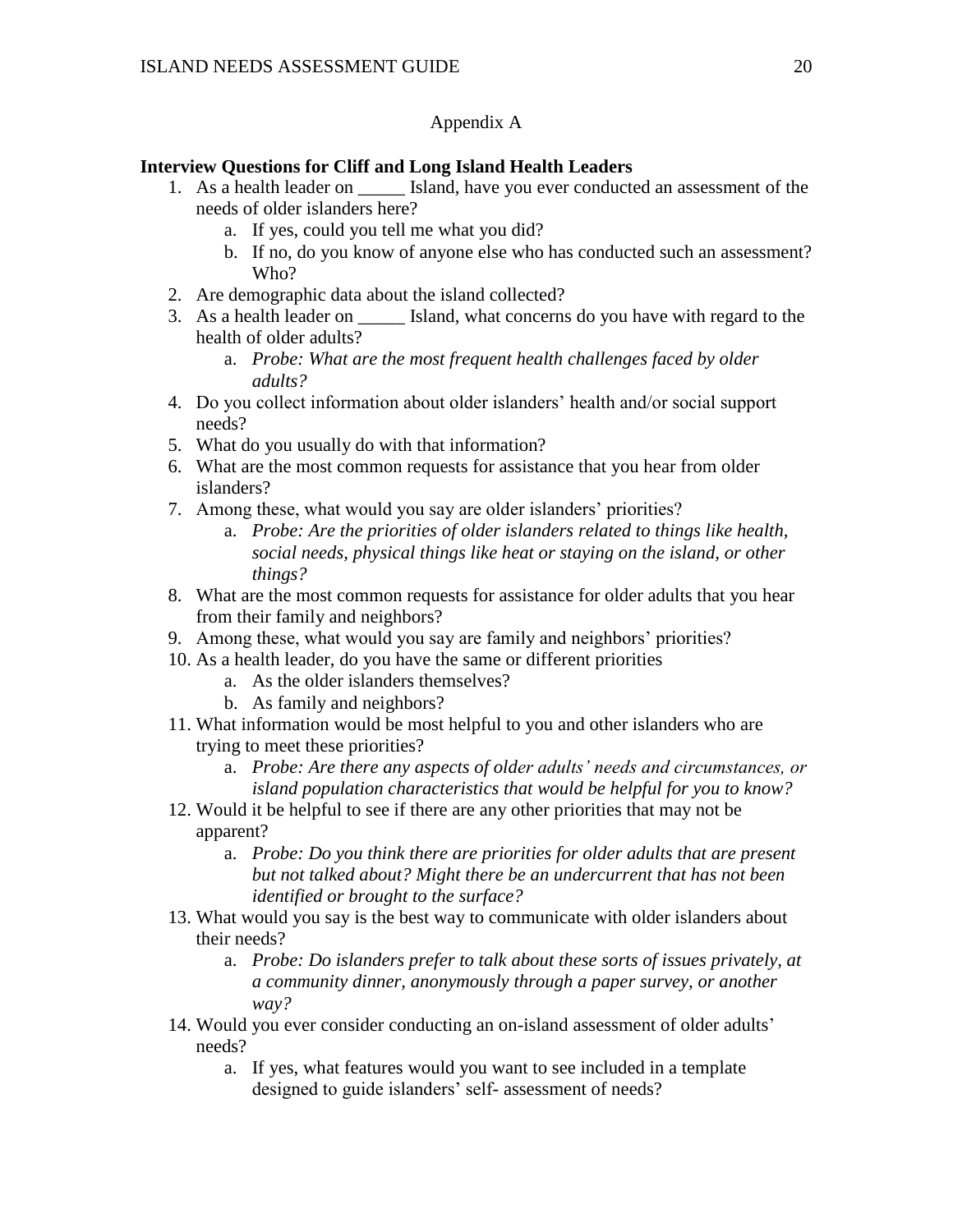### <span id="page-21-0"></span>**Interview Questions for Penobscot Bay Health Leader**

- 1. Would you mind telling me about the community needs assessment you conducted on North Haven?
- 2. What information did you want to learn from your assessment?
	- a. *Probe: Was your needs assessment focused on community health, older adults, health and social needs, etc?*
- 3. Was it helpful to get the information you wanted?
	- a. Could you tell me what you learned that was most helpful?
	- b. I am interested in whom you talked with and what you learned from them. Can you tell me about that?
	- c. Would you mind sharing a copy of the assessment with me?
- 4. Thinking about your experience in doing the assessment, what do you think you would do differently if you knew what you know now?
- 5. I am creating a health needs assessment template for the islands that anyone can use to conduct their own needs assessment for older adults.
	- a. When you did your assessment, did you consider using a model or framework like some I have found online?
		- i. *The CDC's website has a lot of different tools for doing needs assessments, mostly to help non-profit hospitals conduct them since they are required to do it every 3 years because of the Affordable Care Act/ Obamacare. Some of these are different toolkits with surveys that can be sent out into the community and others are ways to engage stakeholders and get the whole community involved.*
	- b. In your opinion, is the framework you used a good choice for what I am trying to create?
		- i. *Probe: Would you recommend the framework you used as a model for the template?*
- 6. My goal is to make this template mostly for the islands without elder care facilities, since their older adults are most at risk for moving off-island. Can you tell me about your experiences with those islands?
	- a. *Probe: Do you have any sense about what their priorities are and what would be most helpful for them?*
- 7. What would you suggest to the other islands without elder care services, based on your experiences with North Haven and Vinalhaven?
	- a. *Probe: What information could the assessment uncover about older islanders that would be most useful?*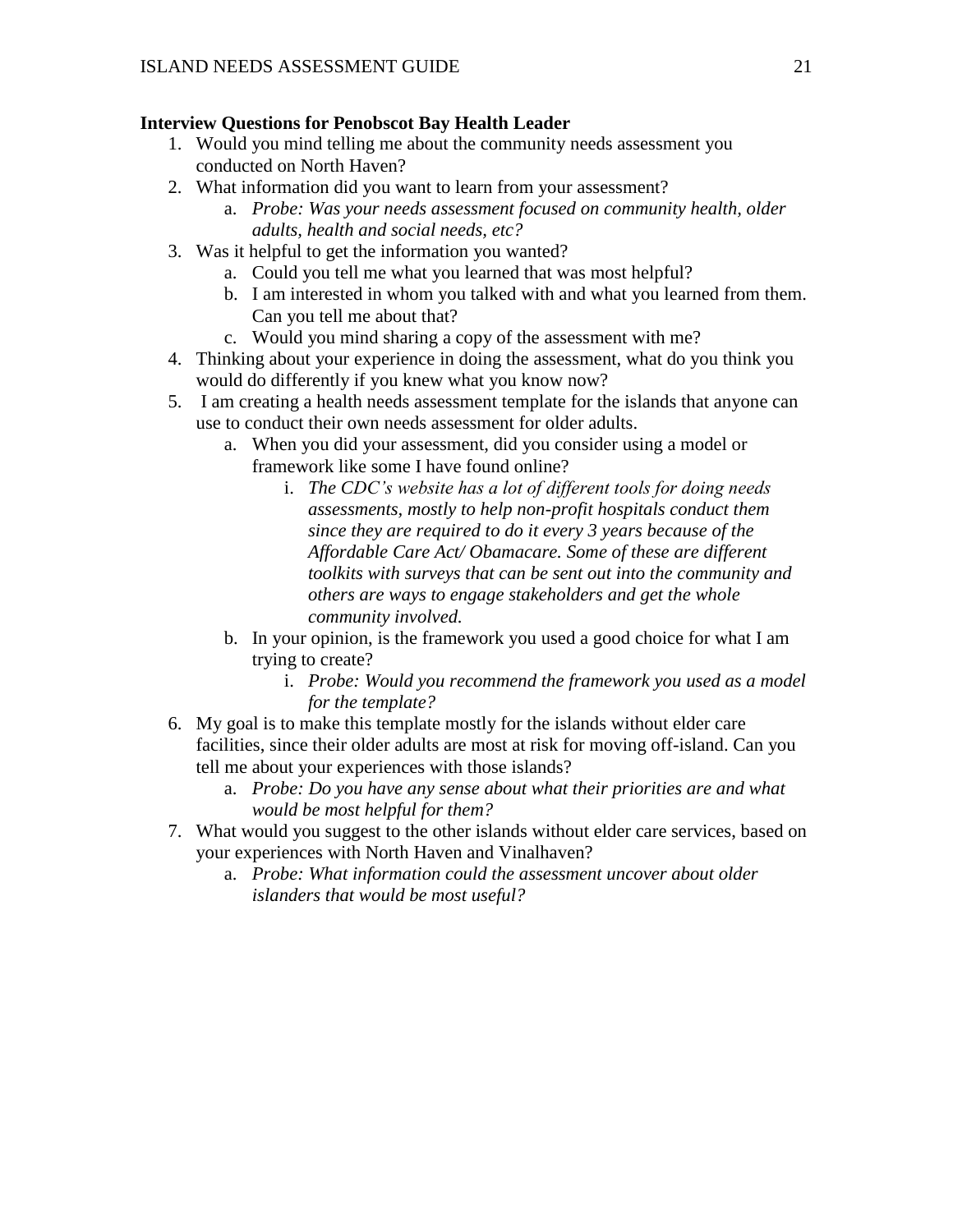### Appendix B

### <span id="page-22-1"></span><span id="page-22-0"></span>**Long Island Community Conversation Questions**

- 1. Think back to a time when living out here was especially challenging with regard to getting older for you or another older islander you know. What was that like? a. *Probe: What was going on? What could have helped? What did help?*
- 2. What were some particular challenges you or your neighbor faced? a. Do you or others still have those challenges or are they different?
- 3. Among these challenges, what are the most important?
	- a. *Probe: Which challenges were the most difficult to manage, had the most impact on you or your neighbor, or affected the most people?*
- 4. In what ways would those challenges have been different for you or your neighbor if someone knew about them?
	- a. *Probe: In what ways would the challenges have been easier to face? In what ways would the challenges have been more difficult to face?*
	- b. *Probe: If someone else on the island knew about your or your neighbors' challenges, would dealing with those challenges have been easier or more difficult? How?*
- 5. If you or someone you know has family members on the island, do they have different concerns for you or other older adults that you know of?
	- a. If yes, what are they?
	- b. Among these, what do you think the most important are to them?
- 6. Are there any things off island or on a different island that would be helpful to meet your island's needs?
	- a. *Probe: Do you wish you had more information about something on a different island that you think would be helpful for your island?*
- 7. Has anyone ever talked with you about your or your neighbors' biggest challenges living here?
	- a. If yes, what happened with that information?
	- b. If no, how would you feel if someone did? Would it be helpful?
- 8. What information would be helpful for someone to know in order to meet these concerns and challenges that we've been talking about?
	- a. *Probe: Are there any aspects of your or your neighbors' needs and circumstances, or island population characteristics that would be helpful to know?*
- 9. What is the best way to talk with you or your neighbors?
	- a. *Probe: Do you prefer to talk about these sorts of issues privately, at the community dinner, anonymously through a paper survey, or another way?*
- 10. Would you ever consider participating in an island assessment of your or other older islanders' needs?
	- a. If yes, what features would you want to see included in the assessment?
		- i. *Probe: Would you prefer the assessment to be done in a certain way, like through a survey, someone talking with you one-on-one, or another way?*
	- b. If no, can you talk about what you would like to see instead?
- 11. Do you have any other advice for me as I make this tool?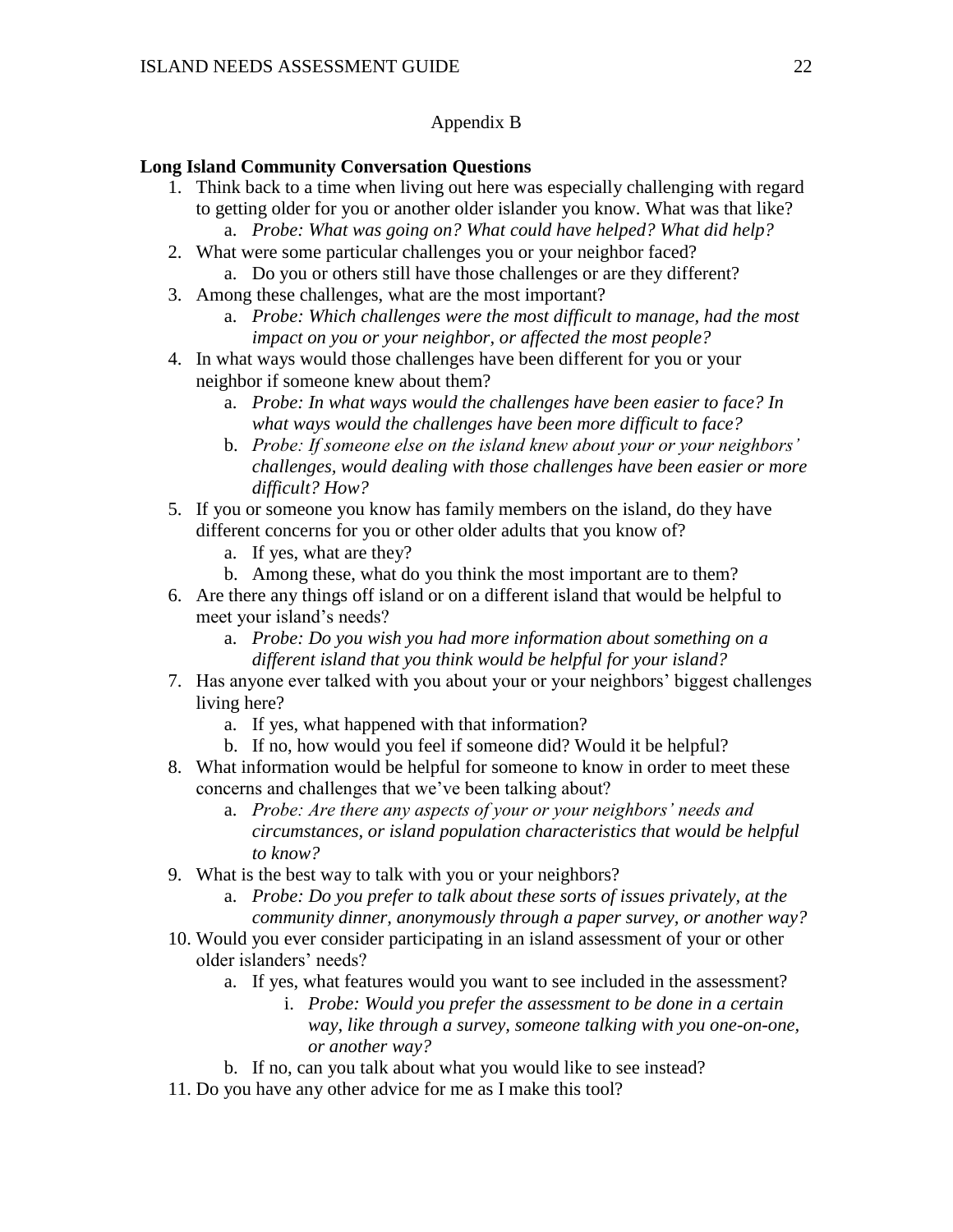# <span id="page-23-0"></span>Appendix C **A Guide for Assessing Older Adults' Needs on Maine Islands**

## **Instructions: Read this first**

This needs assessment template is a modifiable guide for Maine islands. It is meant to assess needs and resources of older adults on islands without elder care facilities to identify areas for development to help islanders age in place. It was made based on the input from members of Maine islands.

It can be used as a guide to think about and ask older islanders and caregivers about their needs, challenges, priorities, and resources. You can use some or all parts of this template, parts from each section, or modify the questions and format for your community needs.

This template is divided into sections with information about each step of conducting a community health needs assessment. Island community members doing the assessment can go through the template step-by-step or use the sections that work best for them. For example, one part may be used to identify needs, and other parts for focused follow-up of other areas.

Before you begin, create a small community work team. It can help organize what needs to be done, conduct the assessment, and go through the information afterwards. This can be a small group of people who are interested in helping islanders age in place. It is a good idea to read through the template to learn about the process before beginning the assessment.

## **Included in this guide:**

- 1. A **Demographic Survey**
- 2. An **Interview Consent Form**
- 3. A modifiable **Semi-Structured Interview Guide for Older Adults** to reveal most common concerns
- 4. A modifiable **Semi-Structured Interview Guide for Caregivers** to reveal most common needs
- 5. A modifiable **Group Conversation Guide** with older adults and caregivers
- 6. An **Interview and Group Conversation Analysis Guide and Worksheet**
- 7. A **Resource Assessment Guide** to assess resources with relation to needs and priorities
- 8. A **Dissemination Guide**
- 9. A list of **Additional Resources**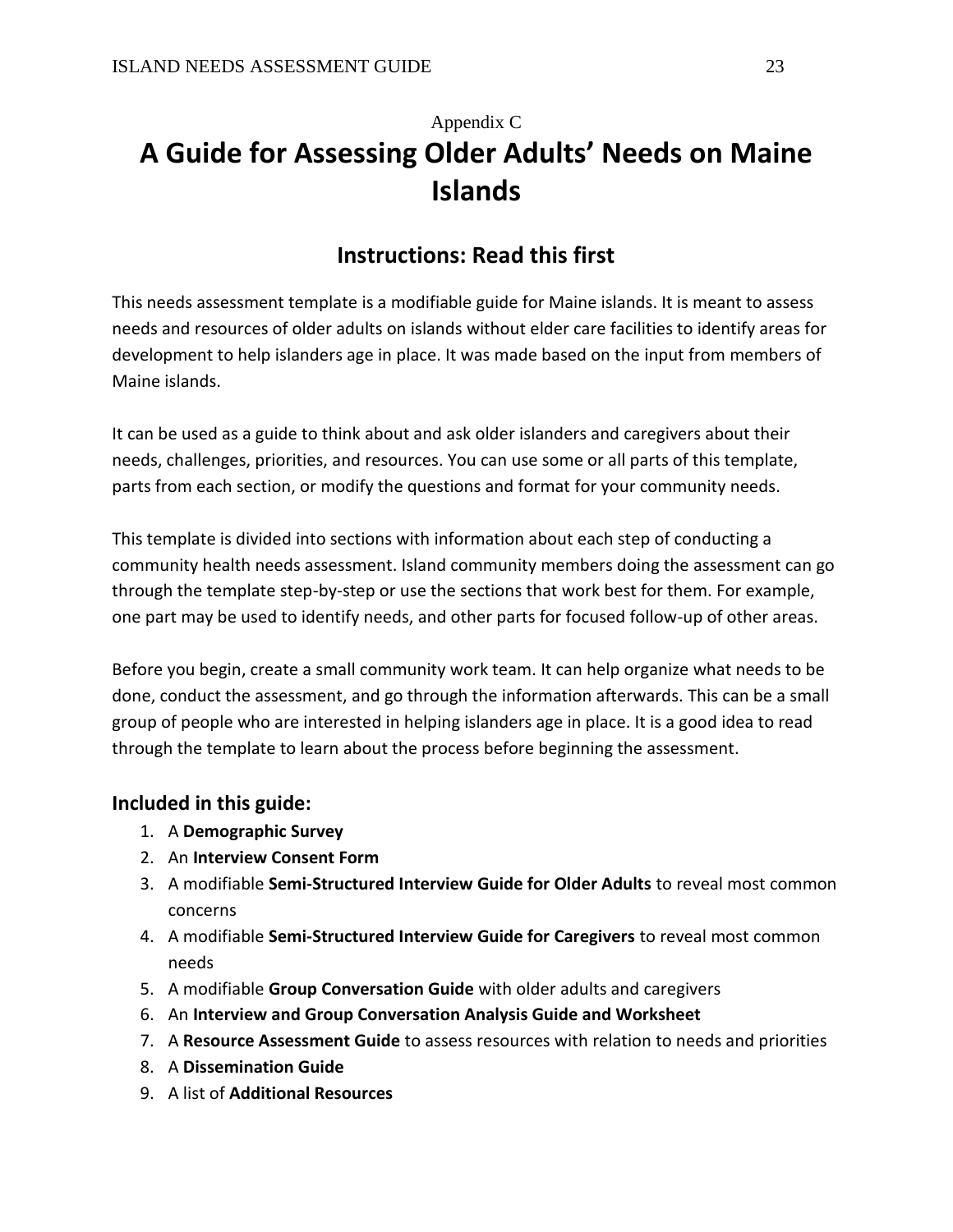## 1. Demographic Survey

The demographic survey is designed to collect data about the older adult population on the islands. Some islands do not collect this information, and doing so may be helpful to get an idea of the older adult populations there.

There are also some questions asking about challenges of living on the island. This survey can be given out first, and then used as a way for islanders to talk about their experiences in oneon-one interviews or in a group conversation.

The survey is designed to be completed by older adults anonymously, unless they choose to include their name. Giving it out, getting it back, and going through completed surveys is up to the team conducting the assessment. A recommendation for going through completed surveys is to enter them into a software program like Microsoft Excel, Survey Monkey, or Google Forms which can create charts to show the distribution of results.

## 2. Interview Consent Form

This consent form is optional. It is meant to assure the interviewees that the information they share will not be made public, and their names will not be associated with anything unless they choose. It may be used as-is, with the wording changed, or not used at all.

## 3. Semi-Structured Interview Guide: Older Adults

This guide is an outline of questions to ask older islanders one-on-one about challenges, needs, and resource problems they or their peers face living on the island. The questions are phrased so individuals can answer without identifying that they personally have these challenges.

## 4. Semi-Structured Interview Guide: Caregivers

This guide is an outline of questions to ask caregivers of older adults on the islands one-on-one. The questions are similar to the questions asked of older adults, but interviewing caregivers separately may help identify gaps and differences between what older adults think and what others see.

### 5. Group Conversation Guide

This guide is similar to the semi-structured interviews, but is meant for a group discussion about aging on the island. Group conversations can help people talk among themselves about things they may not have thought of on their own. The questions help focus the conversation on a specific topic, and the leader often becomes an outside viewer listening to the participants' experiences and opinions.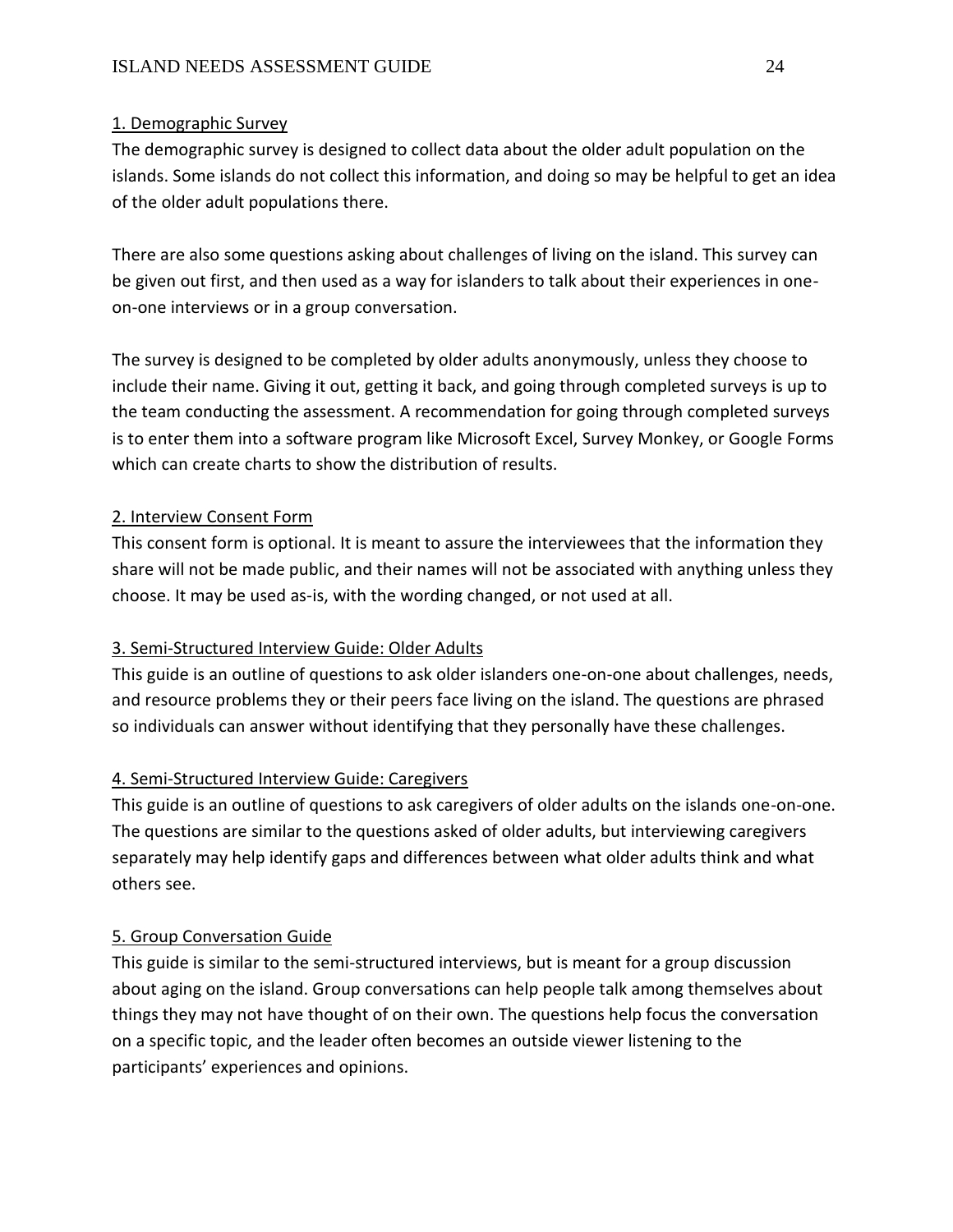## 6. Interview Analysis Guide and Worksheet

Now that you have talked with older adults and caregivers, this tool is a guide to help you think about and analyze all the information you have gathered. You can fill in the worksheet with themes from each interview and group conversation. Ideas that occur more than once may be priorities for the island.

## 7. Resource Assessment Guide

This guide can help provide a structure for group brainstorming about what resources are currently available on the island. This step is critical for thinking about unused resources that may already exist on the island and can be used to meet current needs and challenges.

Use the completed analysis worksheet to brainstorm with other community members about what resources already exist on the island that can be used to meet the priorities.

## 8. Dissemination Guide

Now that you know the needs and resources of older adults on the island, what do you do next? Sharing the information with the community and other islands is a good place to start. That way, the community knows what the challenges are and can work to address some of them. Also, the community can look back later and see what has changed and where there are still places that can be improved.

The needs assessment process can take anywhere from 6 to 12 months to complete from beginning to end.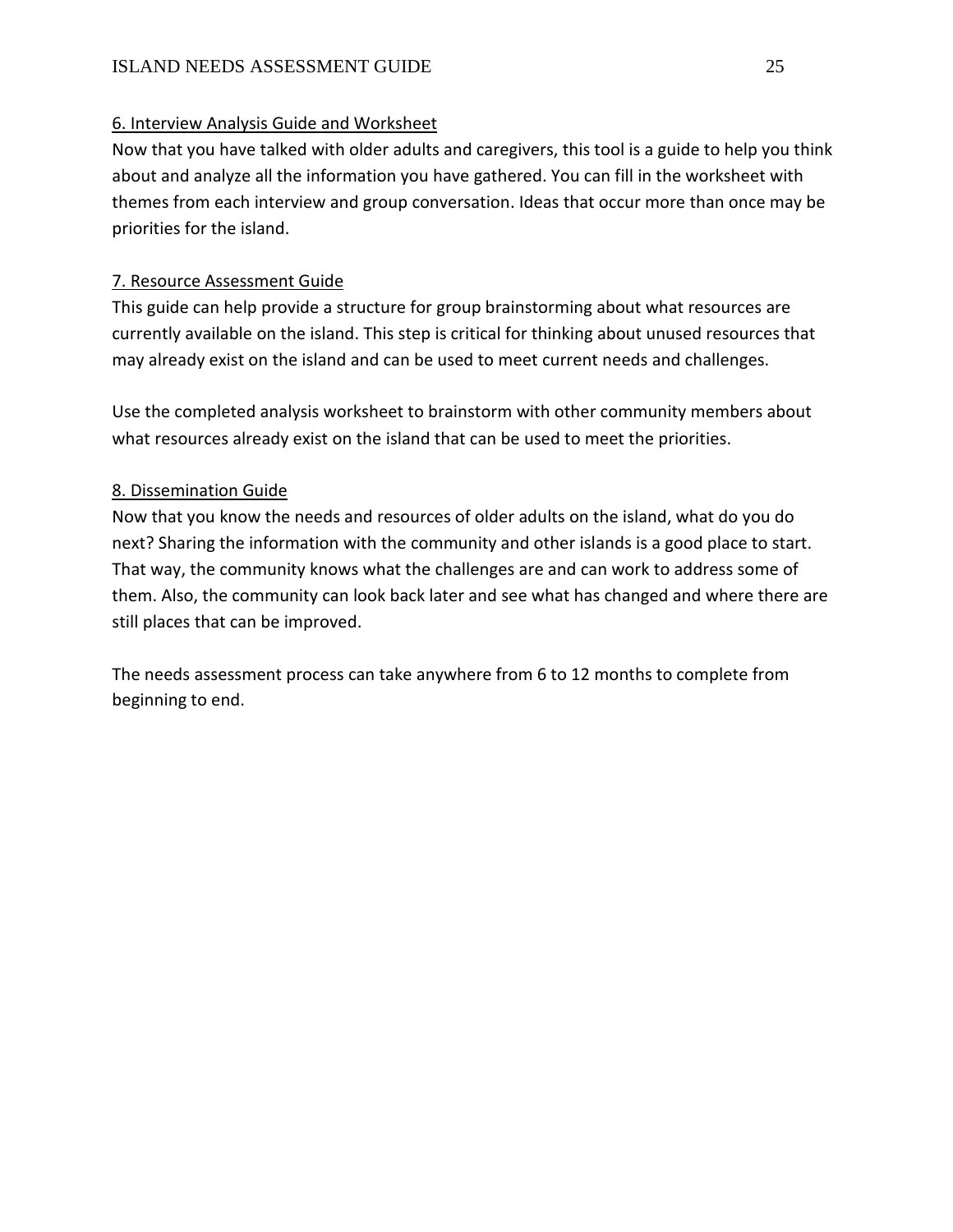## **Demographic Survey**

Select ONE answer for each question that best applies to you.

- 1. What is your gender?
	- $\square$  Male
	- $\square$  Female
	- $\Box$  Non-binary/ third gender
	- $\square$  Prefer to selfdescribe:\_\_\_\_\_\_\_\_\_\_\_\_\_\_\_\_\_\_
- 2. What is your age?
	- $\Box$  Younger than 45 years
	- $\Box$  45-54 years
	- $\square$  55-59 years
	- $\Box$  60-64 years
	- $\Box$  65-74 years
	- $\Box$  75-84 years
	- $\Box$  85 years and older
- 3. What is your race?
	- □ White
	- $\Box$  Black or African American
	- $\Box$  American Indian and Alaska Native
	- $\Box$  Asian
	- $\Box$  Native Hawaiian and other Pacific Islander

\_\_\_\_\_\_\_\_\_\_\_\_\_\_\_\_\_\_\_\_\_\_\_\_\_

- $\Box$  Hispanic or Latino
- $\square$  Two or more races
- $\Box$  Some other race:
- $\square$  Prefer not to answer
- 4. Over the last calendar year, about how many months did you live on the island (NOT including vacations or short stays off-island)?
	- $\Box$  2 months or less
	- $\Box$  3-5 months
	- $\Box$  6-9 months
	- $\Box$  10-12 months
- 5. What is your marital status?
	- □ Married
	- $\square$  Single, never married
	- $\square$  Separated
	- □ Widowed
	- D Divorced
	- $\Box$  In a domestic partnership
- 6. What is your current living situation?
	- $\square$  Alone
	- $\Box$  With spouse/partner
	- $\Box$  With other relative
	- $\Box$  With other non-relative
	- $\Box$  Other:
- 7. Does someone help you with regular, everyday tasks, like cooking, cleaning, managing medicines, going to appointments, or other things? (If NO, skip to Question 9. If YES, continue to Question 8).
	- $\square$  No
	- □ Yes
- 8. If yes, who?
	- $\square$  Spouse/Partner
	- $\Box$  Other relative
	- $\square$  Non-relative
	- $\Box$  Other:
- 9. Do you help someone else with regular, everyday tasks, like cooking, cleaning, managing medicines, going to appointments, or other things? (If NO, skip to Question 11. If YES, continue to Question 10).
	- $\square$  No
	- □ Yes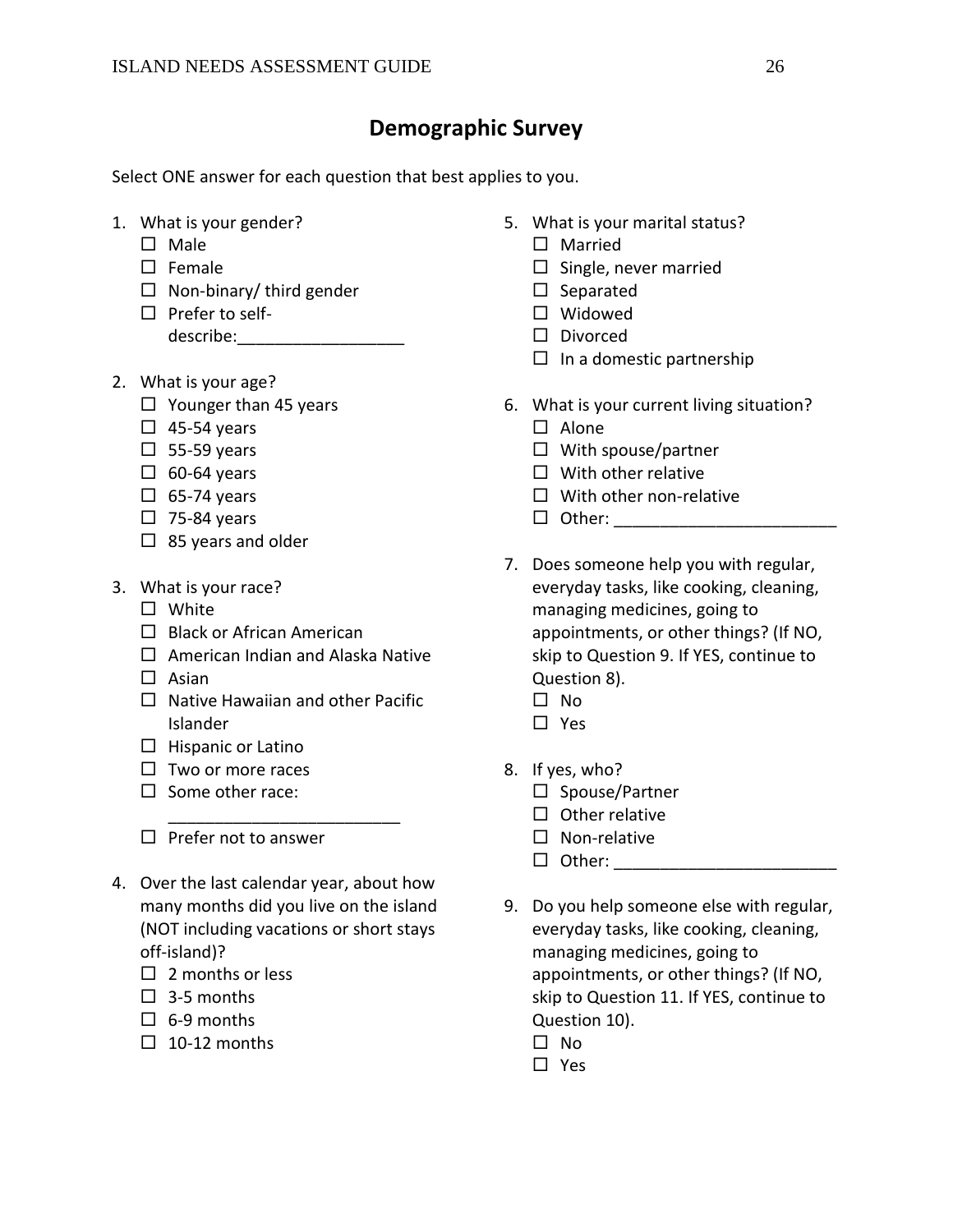- 10. If yes, who?
	- $\square$  Spouse/Partner
	- $\Box$  Other relative
	- $\square$  Non-relative
	- $\Box$  Other:
- 11. How would you define your health?
	- $\square$  Excellent
	- Very Good
	- □ Good
	- $\square$  Fair
	- $\square$  Poor
- 12. What is your employment status as of last week?
	- $\square$  Employed full-time
	- $\square$  Employed part-time
	- $\Box$  Not employed, looking for work
	- □ Retired
	- $\square$  Disabled, not able to work
- 13. What is your highest level of education?
	- $\Box$  Less than high school, no diploma
	- $\Box$  High school graduate or equivalent
	- $\Box$  Some college, no degree
	- $\Box$  Associate's degree (2 year degree)
	- $\Box$  Bachelor's degree (4 year degree)
	- $\Box$  Graduate or professional degree
- 14. What was your household's annual

income last year?

- $\square$  Less than \$10,000
- $\square$  \$10,000-\$14,999
- $\square$ \$15,000-\$24,999
- $\square$  \$25,000-\$34,999
- $\square$  \$35,000-\$49,999
- $\Box$  \$50,000-\$74,999
- $\Box$  \$75,000-\$99,999
- $\square$  \$100,000-\$149,999
- $\Box$  \$150,000 and up
- $\Box$  Prefer not to answer
- 15. Do you have any health issues that require frequent trips to town?
	- $\square$  No
	- □ Yes
- 16. Do you have any concerns about living on the island as you get older?
	- $\square$  No
	- $\Box$  Yes; please briefly explain
- 17. Would you consider providing more information about aging on the island?

\_\_\_\_\_\_\_\_\_\_\_\_\_\_\_\_\_\_\_\_\_\_\_\_\_\_\_\_\_\_\_\_ \_\_\_\_\_\_\_\_\_\_\_\_\_\_\_\_\_\_\_\_\_\_\_\_\_\_\_\_\_\_\_\_

- $\square$  No
- $\square$  Maybe
- $\Box$  Yes, in a one-on-one interview
- $\Box$  Yes, in a small group conversation with other islanders
- 18. If maybe or yes, may we contact you?

Name: \_\_\_\_\_\_\_\_\_\_\_\_\_\_\_\_\_\_\_\_\_\_\_\_\_\_\_\_\_\_

Phone number: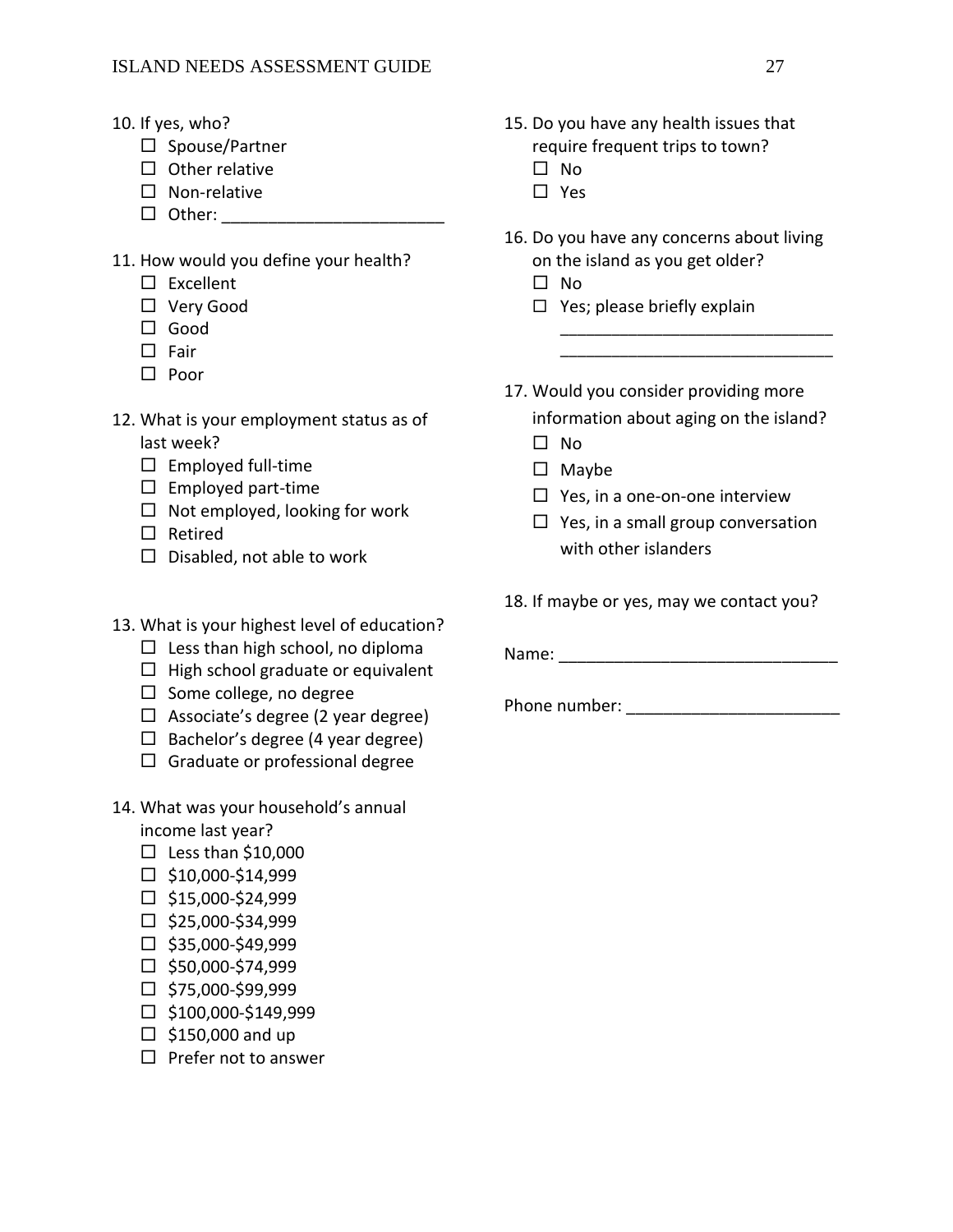## **Semi-Structured Interviews: What do islanders think?**

Interviewing older adults and caregivers one-on-one is a good way to get accurate information about aging on the island. Individual interviews take more time than surveys or group conversations, but the results are more thorough. Capturing complicated ideas in surveys is challenging, and the response rate is often not very high. Group conversations are good for talking to many people at once, but can be difficult when discussing sensitive topics. People may be less likely to talk about their personal challenges in front of peers than in conversations between two people kept in private.

Recruiting people to interview is the next step. You can ask as many or as few people as you choose. The more people you interview, the wider your information, and the more likely you are to get a true view of aging on the island. However, the more people you interview, the more resources will be needed (time, interviewers, etc.).

Interviewing a wide range of older adults and caregivers will also help you get a good picture. Try interviewing older adults who are actively involved with island aging as well as people who are less outgoing. That way you get a lot of viewpoints, which are key to rich information.

The following guides can be used during the interviews. They are suggestions for the types of questions to ask. They can be used as-is, edited, or used as an outline for creating your own questions. Before you begin each interview, it is a good idea to go over the consent form with the person you are interviewing so they know what will happen with the information you talk about. You should take notes, record sound only, or do both during the interviews. You want to capture what people say accurately, and sometimes recording is the best way to do that so you can go back later. What you choose to do is up to you and the person you interview.

#### Before you begin interviewing, consider:

- What are islanders currently talking about?
- What are the main questions we have for older adults and caregivers on the island?
- What do we want to know about our older adults?
- What do we want to know about aging on the island?

This gives some background and makes getting and studying the information you want easier.

Lastly, it is easy to get off-topic during interviews and you may run out of time before asking all of your questions. Figure out which questions are the most important to ask and skip over less important ones if you start running out of time so you get the information you want.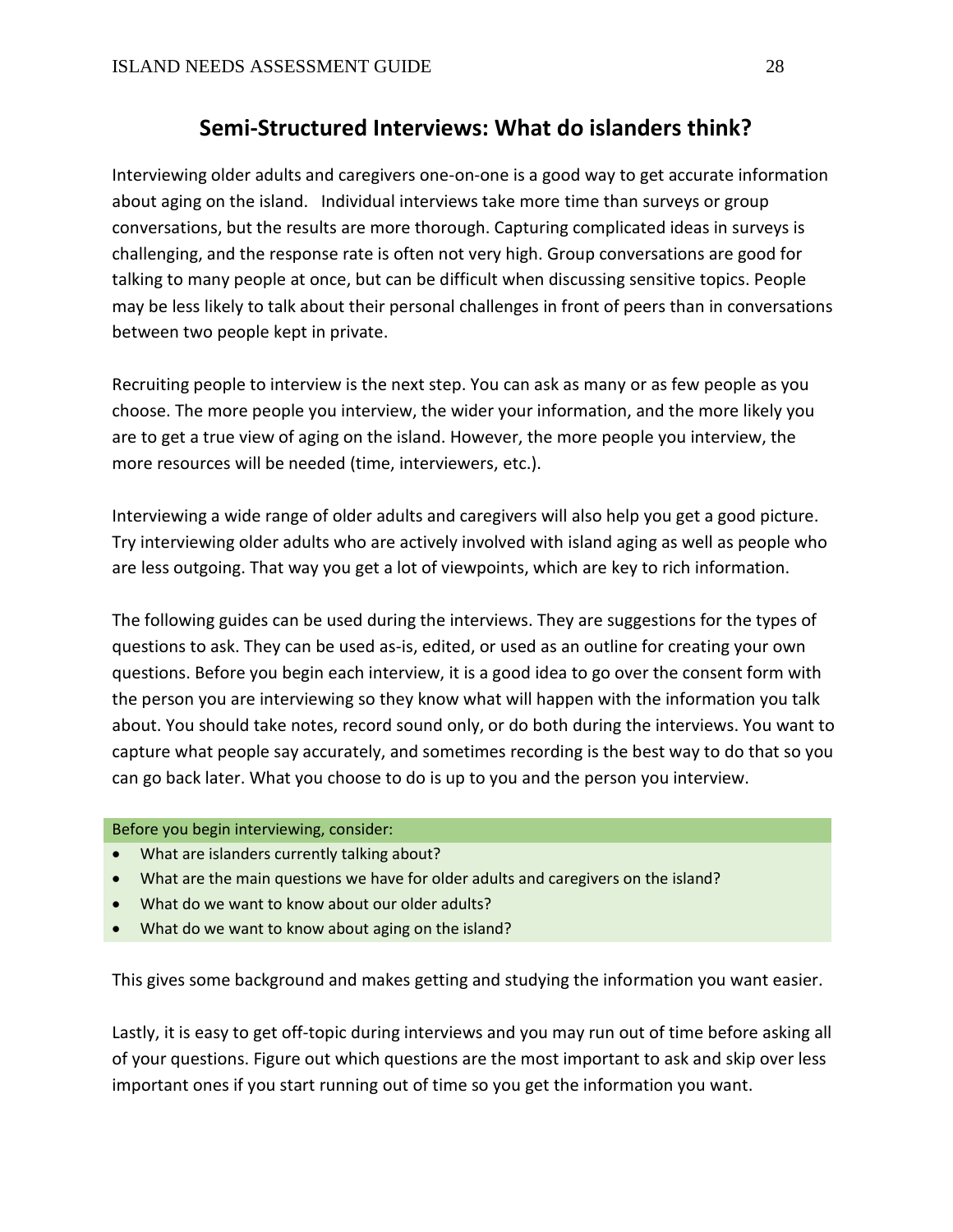## **Interview Consent Form**

I, \_\_\_\_\_\_\_\_\_\_\_\_\_\_\_\_\_\_\_\_\_\_\_, agree to be interviewed for the \_\_\_\_\_\_\_\_\_\_\_\_\_\_\_\_\_\_\_\_\_\_\_\_\_\_ community health needs assessment.

The information I share today will be used to help identify and address the needs of older adults on **andults** on

The information I share today will remain anonymous unless I give explicit permission for my name to be used.

I understand that (the interview will be audio recorded and) hand-written notes will be taken during the interview. (The audio recording will be destroyed after the project is over).

Notes and this form will be kept in a place where only people conducting the interviews have access to keep my identity confidential.

\_\_\_\_\_\_\_\_\_\_\_\_\_\_\_\_\_\_\_\_\_\_\_\_\_\_\_\_ \_\_\_\_\_\_\_\_\_\_\_\_\_\_\_\_\_\_\_\_\_\_\_\_\_\_\_\_\_\_\_\_

Interviewers answered all my questions before asking me to sign this form.

Participant's Printed Name **Date** Date

\_\_\_\_\_\_\_\_\_\_\_\_\_\_\_\_\_\_\_\_\_\_\_\_\_\_\_\_\_

Participant's Signature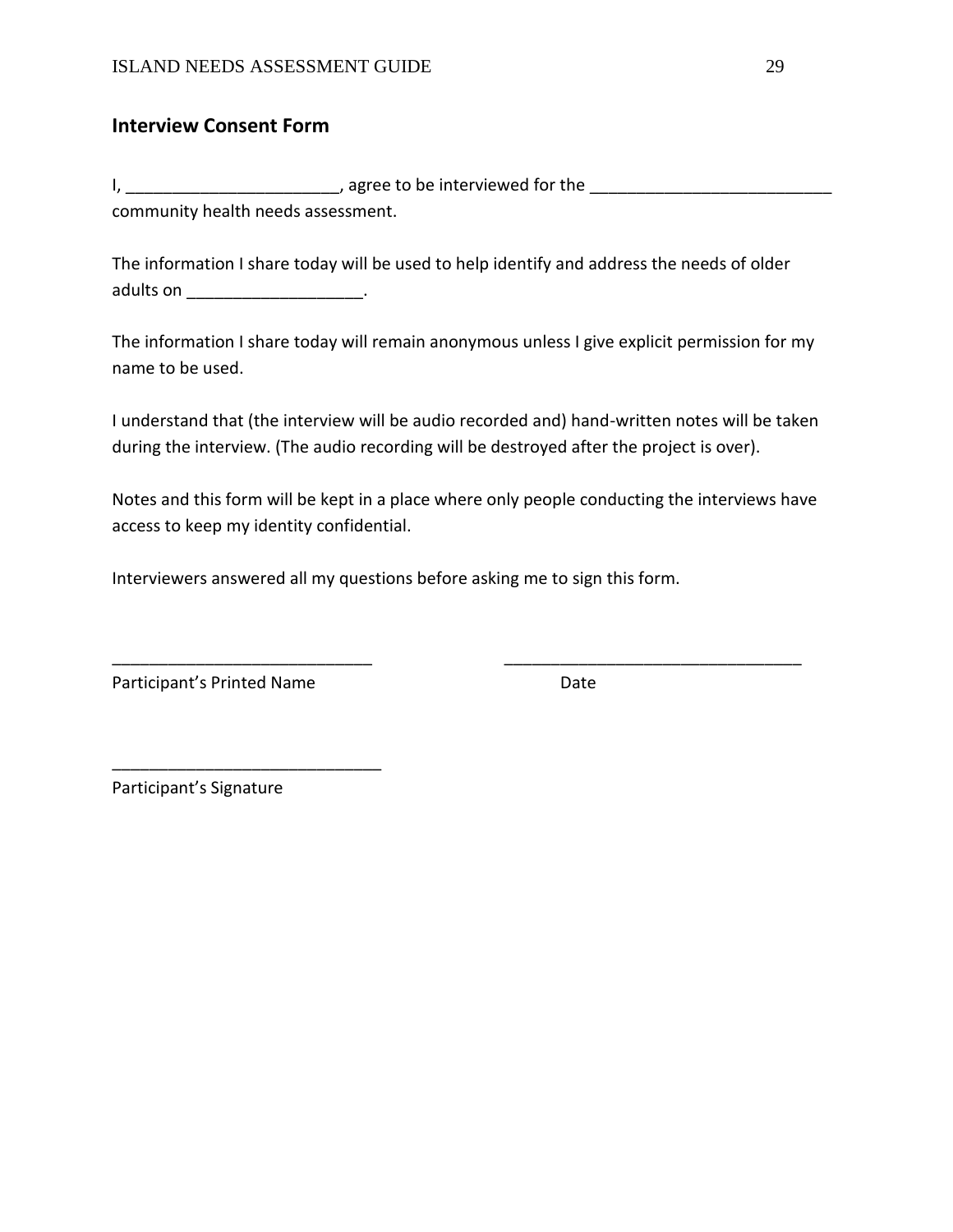## **Older Adult Semi-Structured Interview Guide**

- 1. How long have you lived on the island?
- 2. Do you live here year-round?
	- a. *If no*, How many months out of the year do you live here?
- 3. Would you ever consider moving off island? Why or why not?
	- a. *Probe: Would you ever consider moving off island if continuing to live here becomes too difficult?*
- 4. What are some benefits about aging on the island to you or other older islanders?
	- a. *Probe: What are some good things about getting older on the island?*
- 5. What are some challenges of aging on the island that you or others face?
	- a. *Probe: Are there any specific problems you or others have that may affect your ability to stay on the island?*
- 6. What kinds of health services do you or others use?
	- a. *Probe: What types of medical services do you use? Do you use any other services on the island or in town, like nurses coming to your home?*
- 7. What are some good things about those services?
	- a. *Probe: What parts of those services do you like?*
- 8. What are bad things about those services?
	- a. *Probe: What are some things you don't like?*
	- b. *Probe: Is there anything about these services you wish were different?*
- 9. What kinds of services do you wish you had but don't have now?
	- a. *Probe: Is there anything in town or on another island that you would like to see here?*
- 10. Do you notice a difference in services based on the season?
	- a. *Probe: Are some services you use different in summer versus winter?*
- 11. Has anyone on the island ever helped you or others with regular, everyday things?
	- a. *Probe: Things like getting rides to appointments or the boat, people who cook meals for you or make sure you take the right medicines.*
	- b. *If yes,* what kind of help? Who helps you?
- 12. Do you help others?
	- a. *If yes,* what do you help them with?
	- b. Do you have concerns for them that are different than concerns they have for themselves?
- 13. Is there something about aging on the island that you wish were different? What is it?
- 14. Is there anything else that you would like to tell me about aging on the island?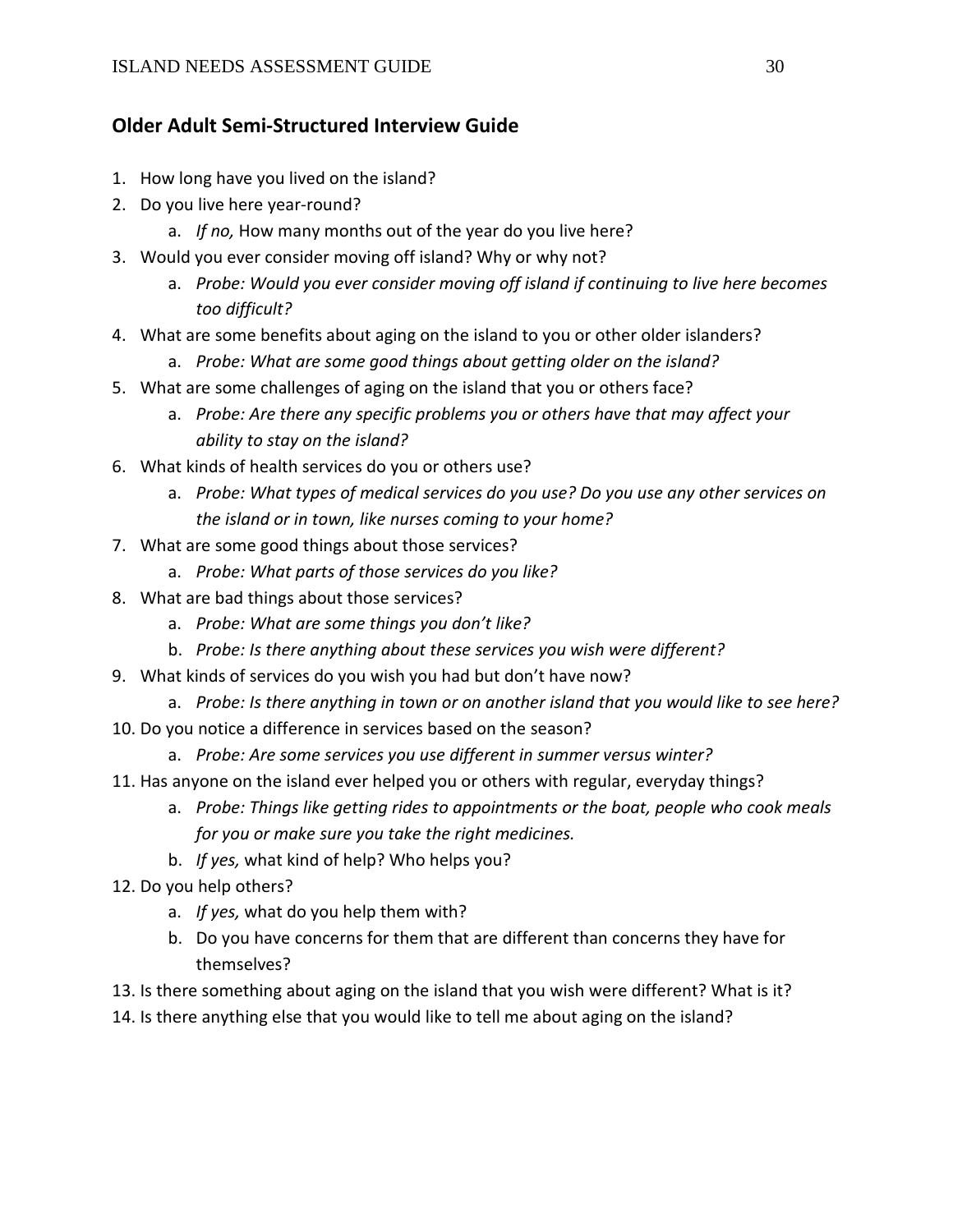## **Caregiver Semi-Structured Interview Guide**

- 1. How long have you lived on the island?
- 2. Do you live here year-round?
	- a. *If no,* How many months out of the year do you live here?
- 3. Would you consider moving off-island? Why or why not?
	- a. *Probe: Would you consider moving off island if continuing to live here becomes too difficult?*
- 4. Would the person you care for consider moving off-island? Why or why not?
	- a. *Probe: Would the person you care for consider moving off island if continuing to live here becomes too difficult?*
- 5. What are some benefits on the island to you as a caregiver?
	- a. *Probe: What are some good things for you as a caregiver?*
- 6. What are some benefits on the island that you see for older islanders?
	- a. *Probe: What are some good things for older islanders?*
- 7. What are some challenges that you have as a caregiver on the island?
	- a. *Probe: Are there any specific problems that you as a caregiver face?*
- 8. What are some challenges that you see for older islanders?
	- a. *Probe: Are there any specific problems that you see for older islanders?*
- 9. How do you feel about respite care on the island?
	- a. *Probe: What are some things you like about respite care?*
	- b. *Probe: What are some things that could make it better?*
- 10. What kinds of health services do you come into contact with as a caregiver?
	- a. *Probe: What in-town or on island services do you deal with as a caregiver?*
- 11. What are some good things about those services?
	- a. *Probe: What are some good things about those services?*
- 12. What are some bad things about those services?
	- a. *Probe: What are some bad things about those services?*
	- b. *Probe: Is there anything you wish were different?*
- 13. What kinds of services do you wish you had but do not have now?
	- a. *Probe: Is there anything in town or on another island that you would like to see here to help either you or the person you care for?*
- 14. Do you notice a difference in services based on the season?
- 15. Do you or other older adults get help from others?
	- a. *If yes,* what kind of help? Who helps you?
- 16. Is there something about caring for older islanders that you wish were different?
- 17. Is there something about aging on the island in general that you wish were different?
- 18. Is there anything else that you would like to tell me about being a caregiver on this island?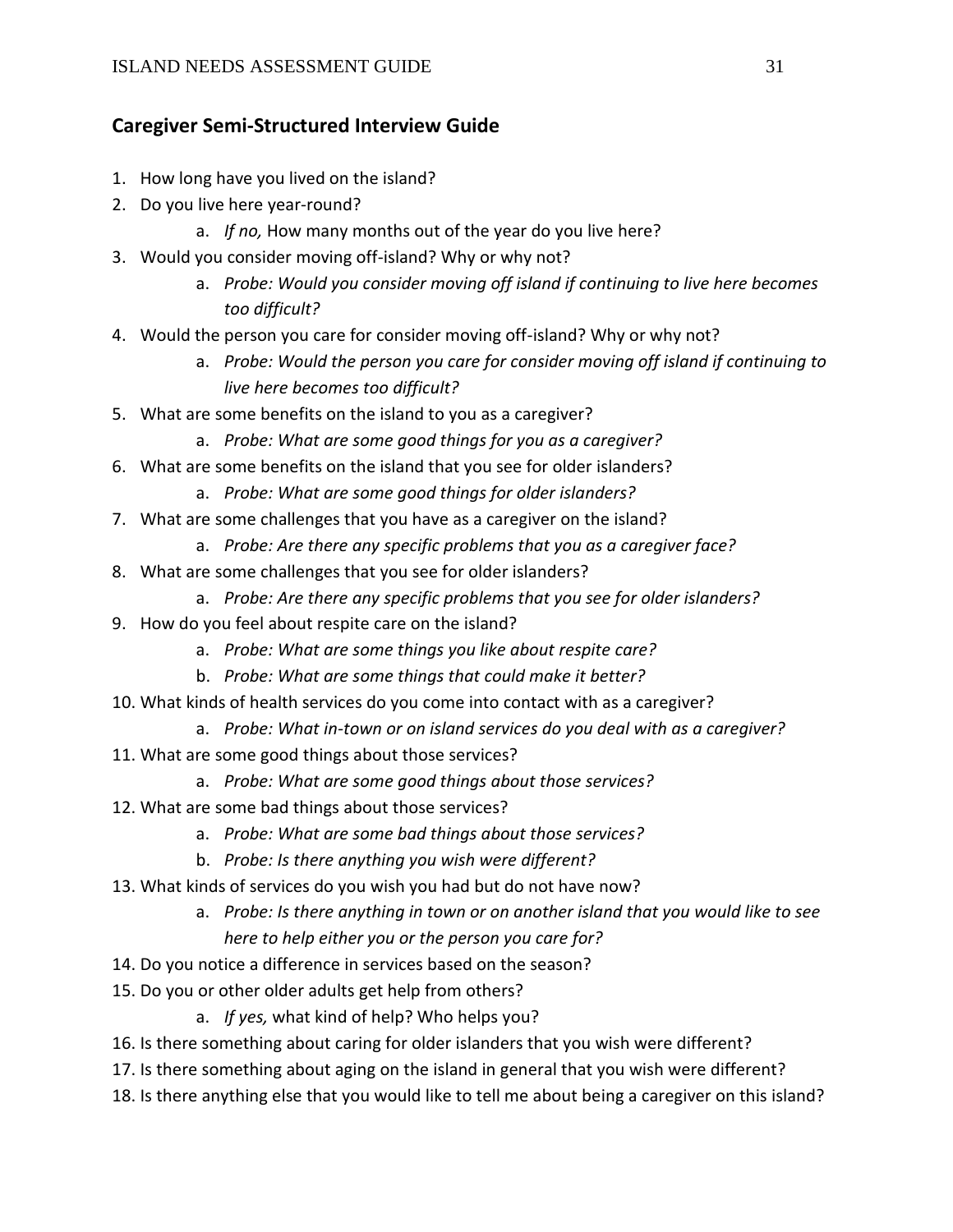## **Group Conversations: Again, what do islanders think?**

Group conversations are like semi-structured interviews, except they are focused conversations among groups of people (sometimes called focus groups). They can help people think of ideas they may not have thought of on their own.

Group conversations are optional for the needs assessment. The number of conversations you have may depend on your resources and how many people are willing to join. If you have more than one group discussion, you have learned everything when you stop hearing anything new and the same ideas are repeated in different groups.

You can have groups of only older adults, only caregivers, or groups with both. Your results may be different based on who is in the group. For example, some caregivers may not be comfortable being honest about caring for an older relative if that person is in the room.

Invite a group of between 3-10 people with different experiences of aging on the island to participate so you get different opinions. The questions should get people talking among themselves. Your results are good when you can listen and be an outside observer of the conversation. The conversation should last between 1 to 2 hours. Take a break in the middle for snacks and drinks. Like the interviews, you should take notes, audio record, or do both during the discussion to capture the information accurately. Recording is good so you can go back to the discussion.

A neutral setting, like a community room, is a good place to hold a group conversation. If everyone in your group is comfortable with each other, it is okay to hold it in someone's home.

Before you have a group conversation, consider:

- What do you want to learn?
- Is talking in a group reasonable, or is there another way to get the information?
- Who has experience or opinions about what you want to learn?
- Do you think they will be comfortable talking about this in front of others?

The following group conversation guide has questions and probe questions. The probes are to ask if the group needs some encouragement to answer. You can modify the questions; it is best to have open-ended questions. You do not want to ask closed-ended "yes" or "no" questions because you want people to tell you their opinions.

At the end of the group conversation, discuss it with your team and go over your notes. Expand your notes as much as possible; this will help get good information and make analysis easier.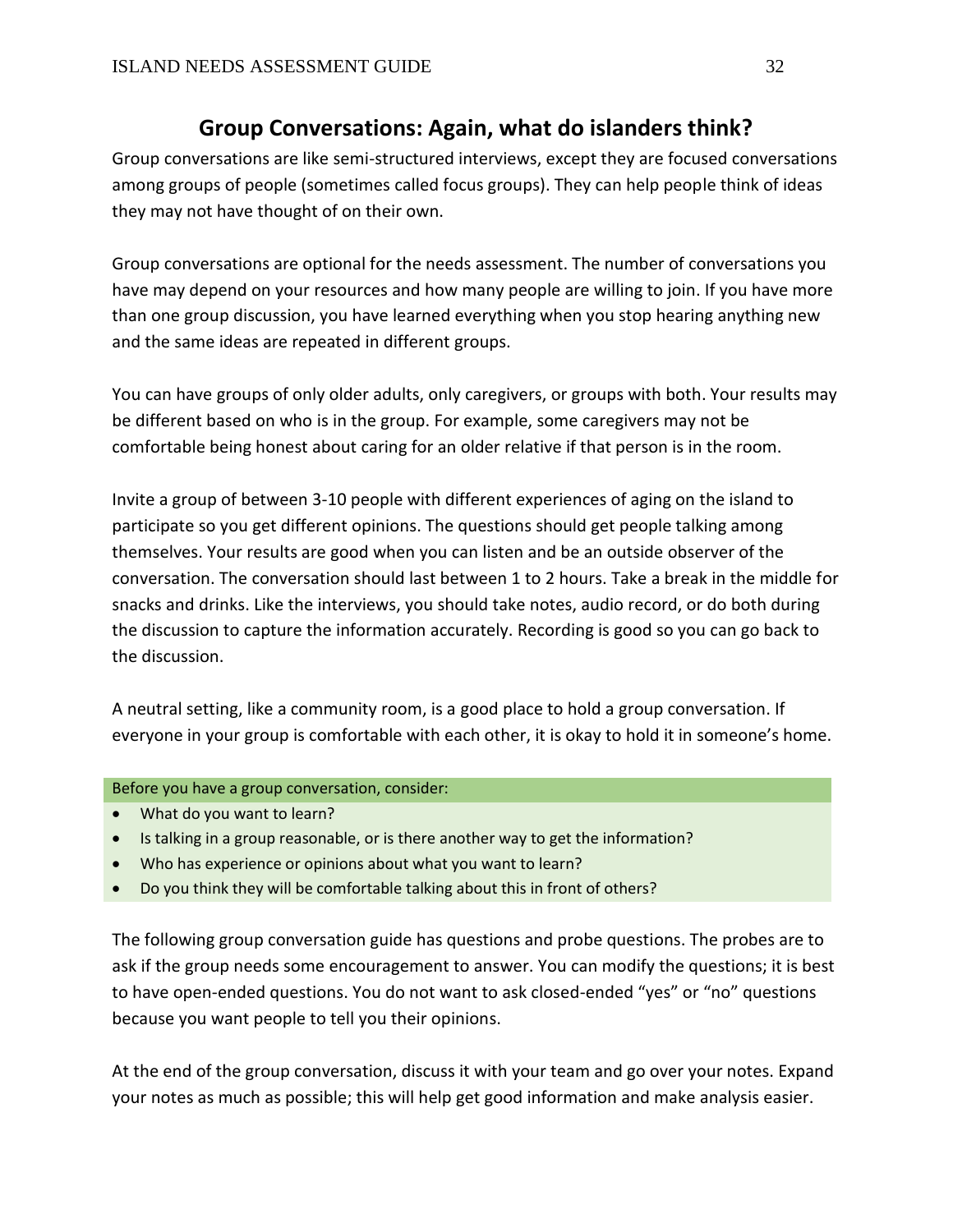## **Group Conversation Guide**

*Begin the conversation with an introduction. Thank everyone for coming and briefly explain the purpose of the project.* 

If at any point you need to step out, feel free to come and go as you wish. Our conversation today will last about (an hour, an hour and a half, etc.)

You do not have to answer every question if you don't want to.

We ask that you not repeat others' comments you hear today to respect everyone's confidentiality.

Please respect each other's contributions. There are no right or wrong answers, and we all have different experiences.

We will be taking notes throughout our conversation to make sure we can capture everything accurately.

Does anyone have any questions before we begin?

#### **TOTAL TIME: 70 MINS**

Introductions (5 mins)

1. Let's begin by going around and introducing ourselves and saying how long we've lived on the island.

### Resources and Services (35 mins)

- 1. Think back to a time when living on the island was especially challenging related to getting older. What was that like? (5 mins)
	- a. *Probe: What was going on? What could have helped? What did help?*
- 2. What were some benefits about aging on the island to you or other older islanders? (5 mins)
	- a. *Probe: What were some good things about getting older on the island?*
- 3. What kinds of health services do you use? (5 mins)
	- a. *Probe: What in-town or on island services do you use?*
- 4. What are some good things about those services? (5 mins)
	- a. *Probe: What do you like about those services?*
- 5. What are some bad things about those services? (5 mins)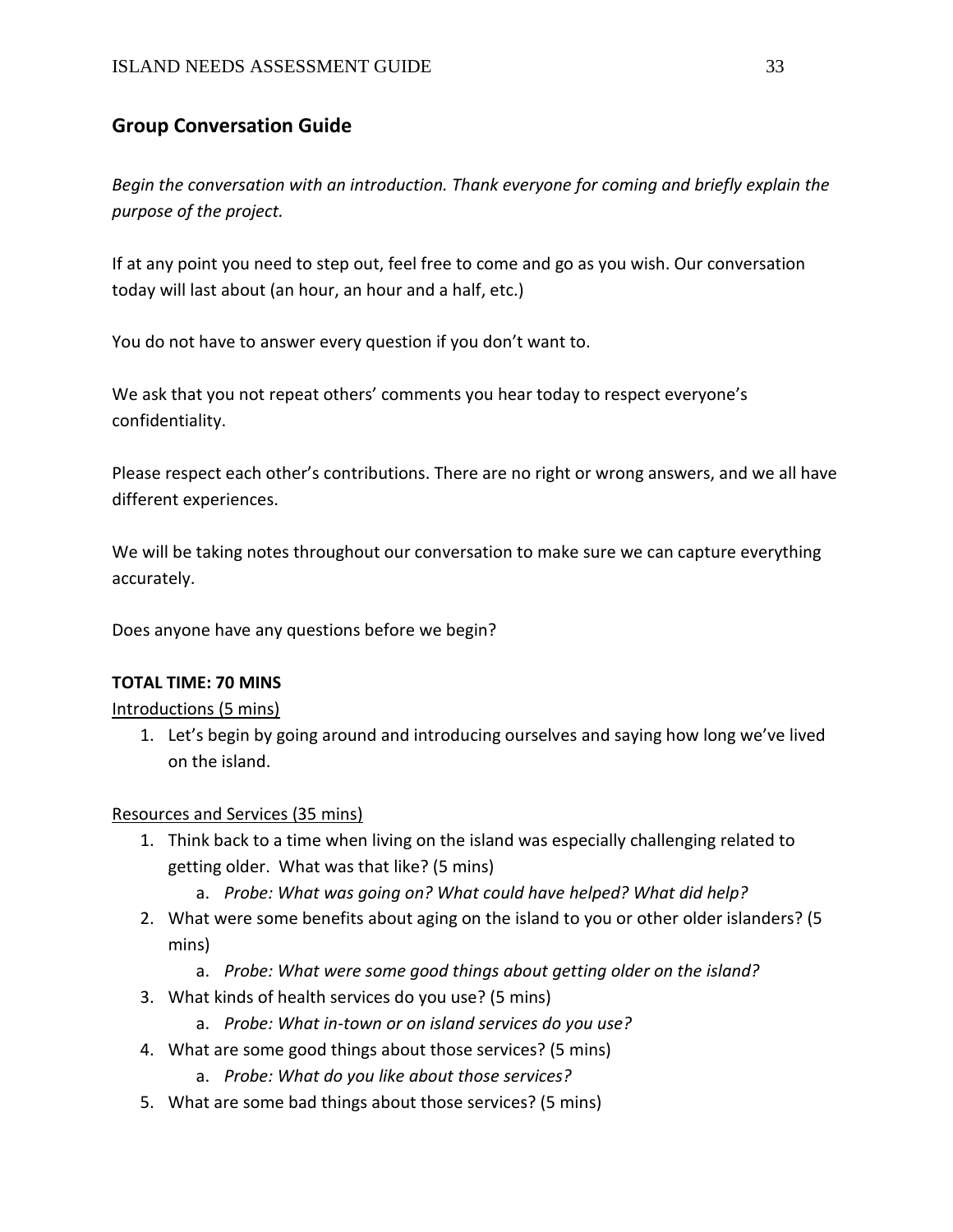- a. *Probe: What don't you like about those services?*
- b. *Probe: Is there anything about these services you wish were different?*
- 6. Is there a difference in services based on the season? What do you think about that? (5 mins)
	- a. *Probe: Are some services you use different in summer versus winter?*
- 7. Are there any things off island or on a different island that would be helpful for your island's needs? (5 mins)
	- *a. Probe: Do you wish you had more information about something in town or on a different island that you think would be helpful for your island?*

## Challenges (20 mins)

- 8. Think back to that same time or a different time when living out here was difficult. What were some particular challenges you or your neighbor faced? (5 mins)
	- a. Do you or others still have those challenges or are they different?
- 9. Among these challenges, what are the most important? (5 mins)
	- a. *Probe: Which challenges were the most difficult to manage, had the most impact on you or your neighbor, or affected the most people?*
- 10. In what ways would those challenges have been different for you or your neighbor if someone knew about them? (5 mins)
	- b. *Probe: In what ways would the challenges have been easier to face? In what ways would the challenges have been more difficult to face?*
	- c. *Probe: If someone else on the island knew about your or your neighbors' challenges, would dealing with those challenges have been easier or more difficult? How?*
- 11. If you or someone you know has family members on the island, do they have different concerns for you or other older adults that you know of? If you are a caregiver, do you have different concerns for the person you care for than they do? (5 mins)
	- d. If yes, what are they?
	- e. Among these, what do you think the most important are to them?

## Final Comments (10 mins)

- 12. Is there something about aging on the island that you wish were different? What is it? (5 mins)
- 13. Do you have any more to add about what it's like to age on the island? (5 mins)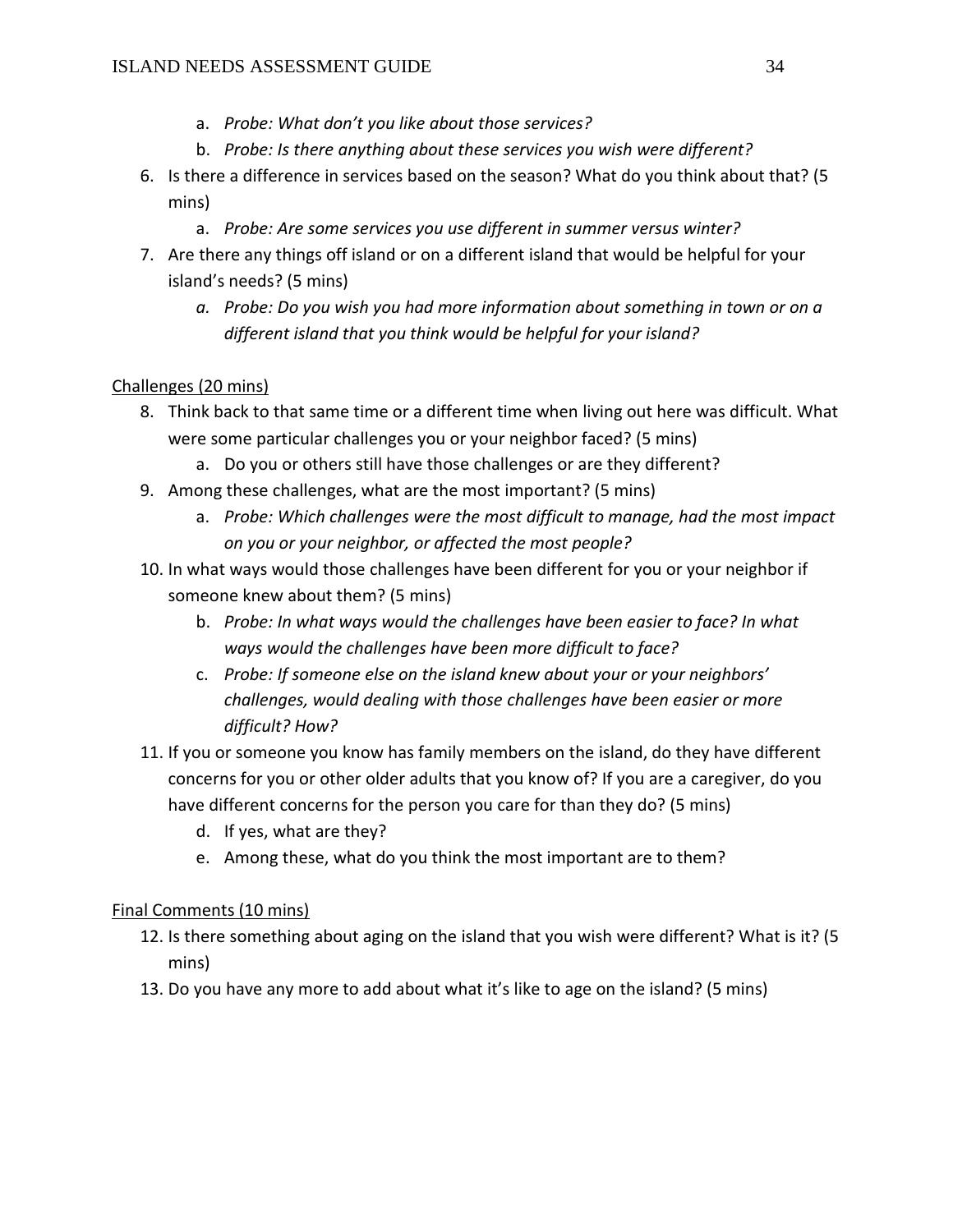# **Interview and Group Conversation Analysis: What can we learn from this data?**

Once you begin talking with people, study your data as you collect it. Studying your data as you collect it, instead of once at the end, helps you get an idea of what the information means and can help you ask more targeted questions in future interviews. Whoever conducted the interviews and group conversations should analyze the data so the information is interpreted in context.

Go through your notes from each interview and group conversation and pick out themes. One way to do this is re-read your notes and put anything important into categories, in the margins with pen and paper. You may end up with dozens of small categories. Re-read the notes with your categories in mind. Begin to group those smaller categories into larger ones. Repeat until you have 8-10 main themes.

#### During analysis, ask yourself:

- Are there differences in what respondents said? Are there similarities?
- What are some gaps between what older adults and caregivers think?
- What challenges did respondents talk about?
- What are the most important aspects of aging on the islands to them?
- What are the least important?
- What, if anything, is missing?
- What are barriers for older adults and/or caregivers?

Now, your final categories/major themes should tell you what older adults and caregivers think about aging on the islands. You can use the "Analysis Worksheet" on the next page to keep track of themes and compare them side by side.

Once you have completed all data collection, go through your notes again to see what, if any, themes appear more than once.

Now that you have identified older adults' and caregivers' ideas and experiences, try and see which are the most important. Often, topics that appear more than once are most important. These may be the priorities to focus on.

Use the priorities you identified to create a goal or a vision that addresses them. This goal is now your guide for meeting the need, and is tied closely with assessing what resources you have on the island.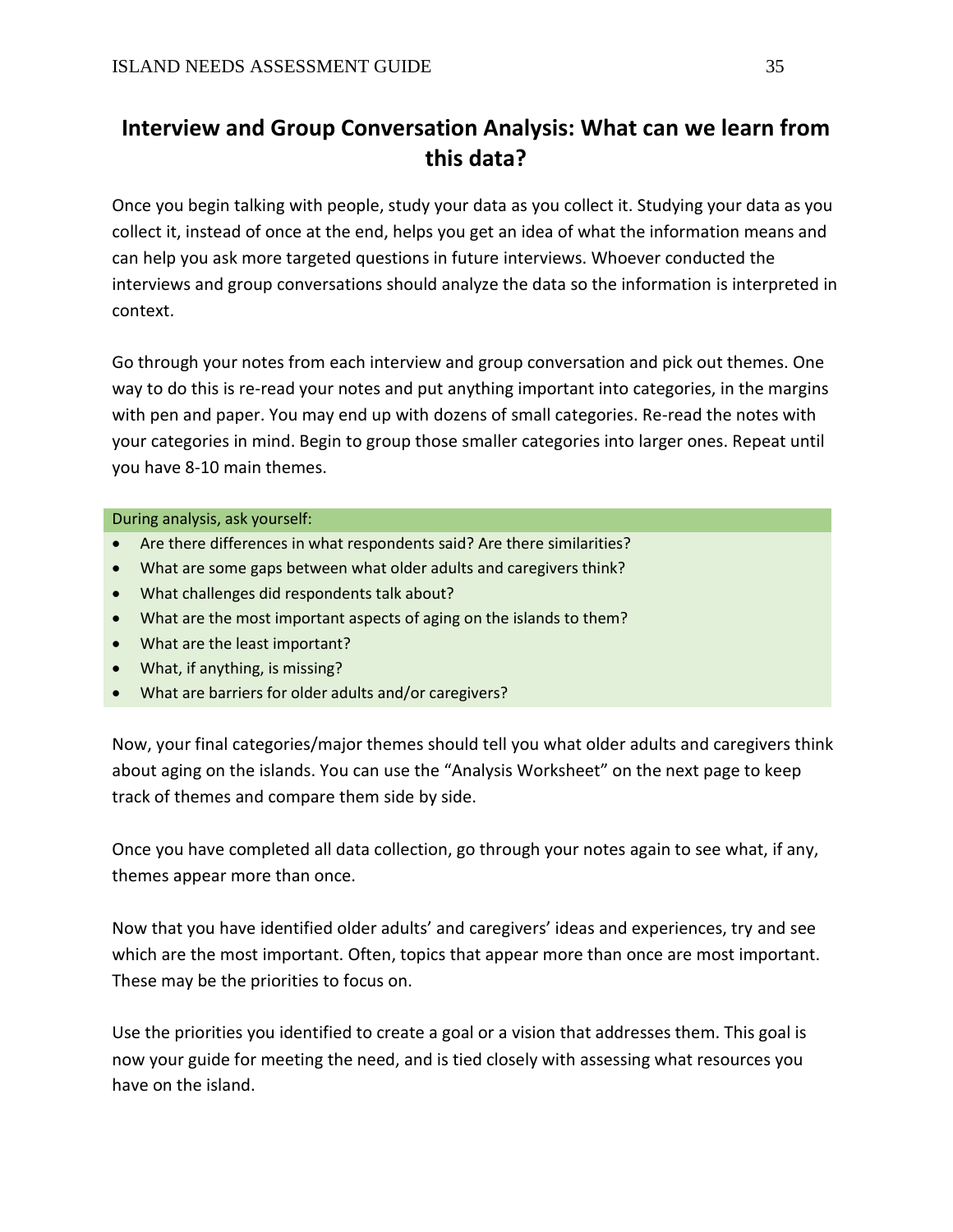## **Analysis Worksheet**

You can use this worksheet to help organize your data. Write the major themes you identified from interviews and group conversations under the appropriate column. It can help show you differences or similarities across each group's experiences and opinions. You can return to this quickly during your resource assessment to make matching resources easier.

| <b>Older Adults Themes</b> | <b>Caregiver Themes</b> | <b>Group Conversation</b><br>Themes | Notes |
|----------------------------|-------------------------|-------------------------------------|-------|
|                            |                         |                                     |       |
|                            |                         |                                     |       |
|                            |                         |                                     |       |
|                            |                         |                                     |       |
|                            |                         |                                     |       |
|                            |                         |                                     |       |
|                            |                         |                                     |       |
|                            |                         |                                     |       |
|                            |                         |                                     |       |
|                            |                         |                                     |       |
|                            |                         |                                     |       |
|                            |                         |                                     |       |
|                            |                         |                                     |       |
|                            |                         |                                     |       |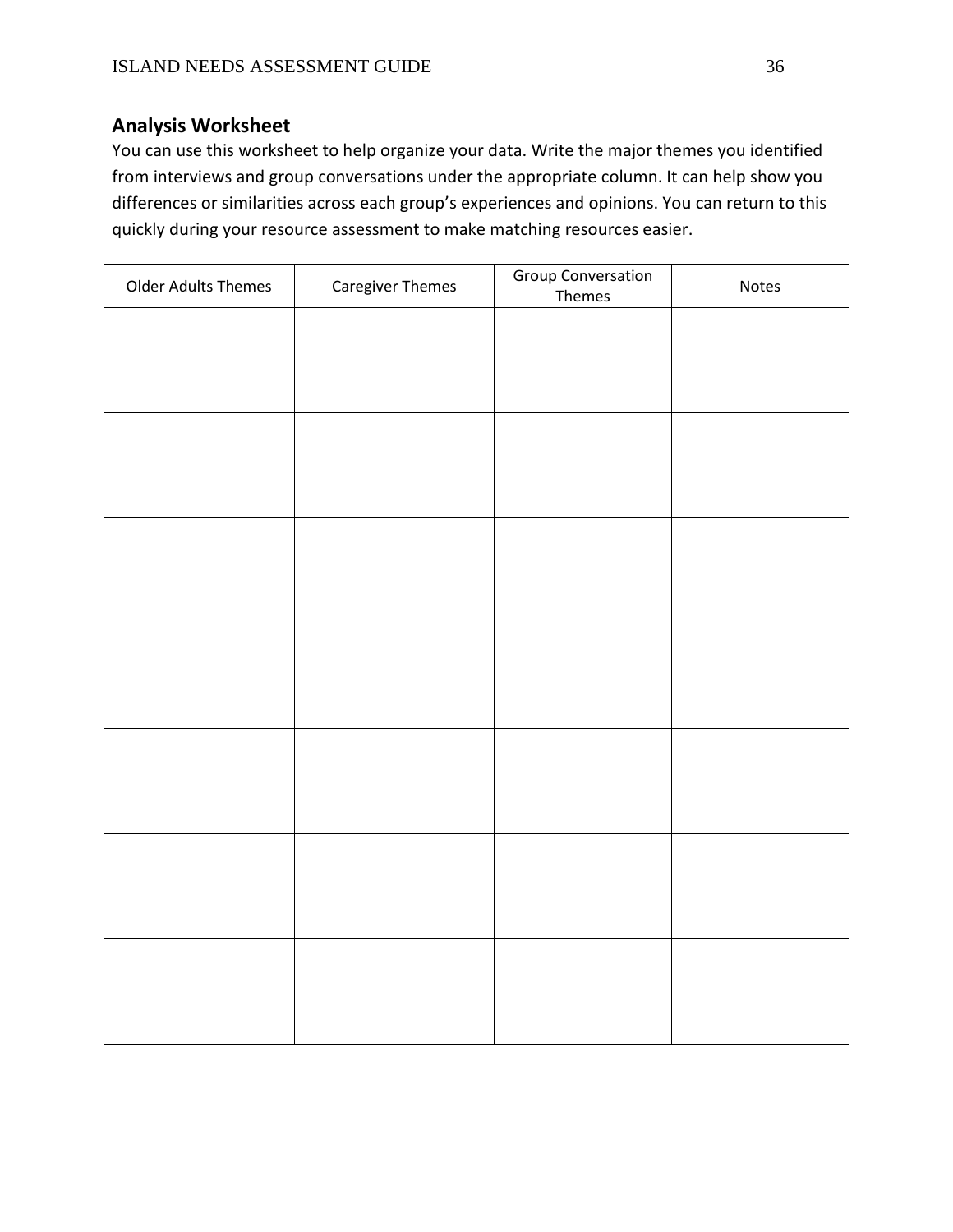## **Resource Assessment Guide: What does the community already have?**

After you have analyzed the interviews and group conversations, you will have a good idea what the priorities are for aging on your island. You may also have taken the extra step to create a goal or vision for the island community based on these priorities.

Gather a group of people to consider the priorities and island resources that can be used to meet these needs. This group may be the same people from your group conversation. You may even do this brainstorming during the group conversation. Sometimes talking about challenges helps people come up with ideas for solutions.

The best way to assess resources to talk about each need and use your combined knowledge of the island to think of ways to address them. That way, you may not have to use extra resources to meet the needs. Some island assets you may consider are community members, organizations, and existing network connections.

#### To assess resources, consider:

- What are older adults' and caregivers' priorities for aging on the island?
- What are some things your island community has access to that relates to some of these priorities?
- What were the benefits that older adults and caregivers talked about during the interviews?
- What resources does your island have that other islands want?
- What resources does another island or the mainland have that would help the islanders here?
- How would those resources work here?
- What does your network look like? Are you or someone in the community connected with people or organizations that have resources or influence on the island or in town?
- How can your network connections help with the challenges older islanders identified?
- How can you use your existing resources to meet your goal?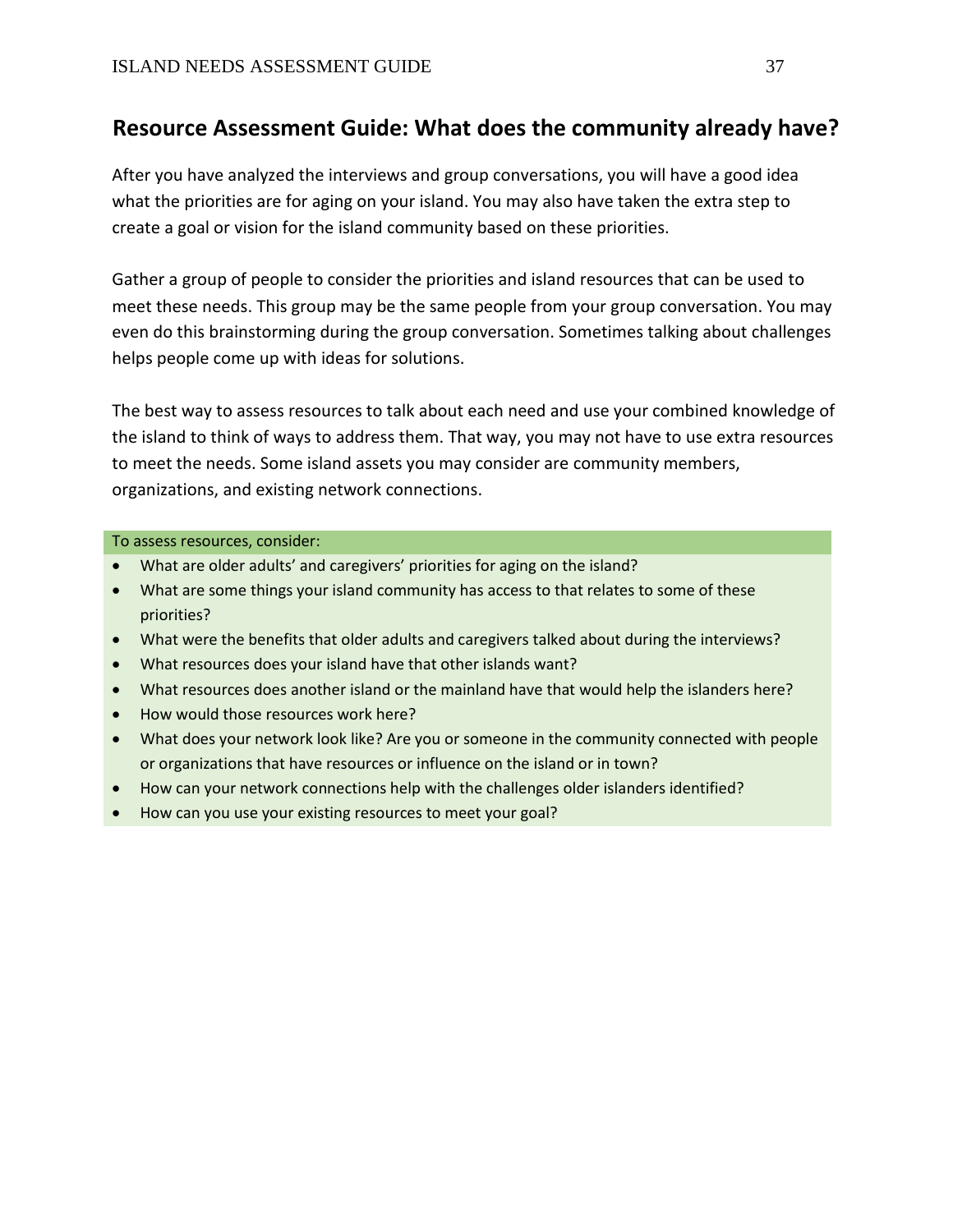## **Dissemination: Now What?**

You know what the most important challenges are, what resources the island has, and what it could use to meet the needs; now what do you do?

Tell everyone. Let people on the island know what you have done, your findings, and what you plan to do about it. Tell them at town hall meetings, community dinners, church gatherings, etc. It is a good idea to share projects with groups that are interested, 'Many hands make light work.'

Connecting with and sharing the work across these groups also helps with tracking and evaluation. After your projects begin, it is a good idea to evaluate if there is any change. You do not want to put time and effort into something that is not actually improving anything. Evaluation also helps to see how much change has occurred. Evaluating change is important to keep improving and always trying to meet islanders' needs.

Another way to share your findings is through a written report. If you have the time and resources, write out a formal report. Doing this consolidates all of your data into one document so you can easily look back and review your process and conclusions in the future. The report should include: some background information about the island, why you conducted the assessment, how you gathered the data, what you found, what the findings mean, and your next steps. If this is not the first time you have done an island assessment, include a section about what has changed from the last assessment.

#### For next steps, think about:

- What groups would be interested in helping meet these needs?
- How can you share what you have learned?
- What is your goal and how do you plan to meet it?
- When should this assessment be conducted again?
- What about conducting the assessment in a different season (summer vs. winter)?
- What has changed since this assessment was last done?
- What has gotten better?
- What has gotten worse?
- What is new?